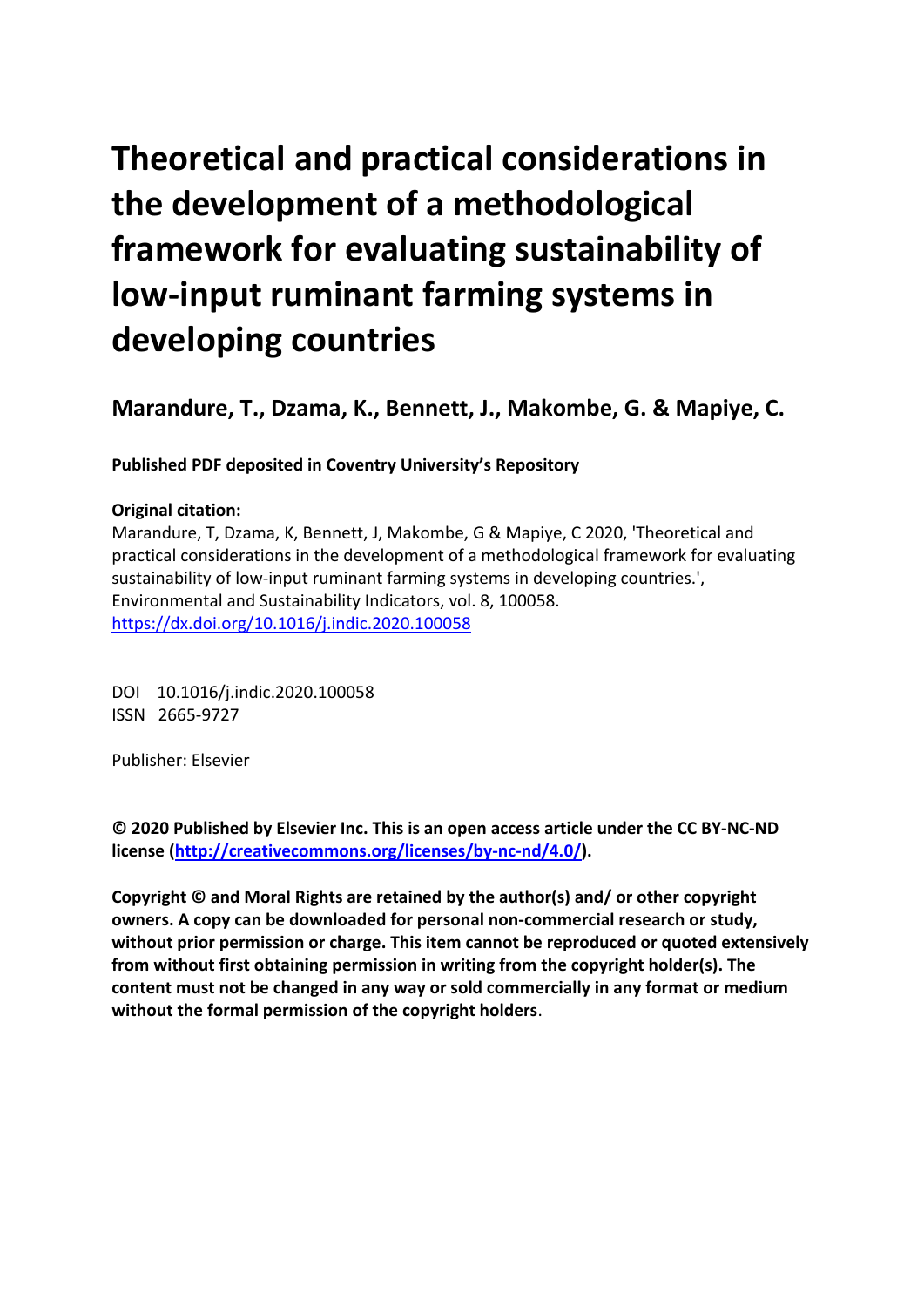Contents lists available at [ScienceDirect](www.sciencedirect.com/science/journal/26659727)







journal homepage: <www.journals.elsevier.com/environmental-and-sustainability-indicators/>

# Theoretical and practical considerations in the development of a methodological framework for evaluating sustainability of low-input ruminant farming systems in developing countries



T[a](#page-1-0)wanda Marandure<sup>a</sup>, Kennedy Dzama<sup>a</sup>, James Bennett<sup>[b](#page-1-1)</sup>, Godswill Makombe<sup>[c](#page-1-2)</sup>, Cletos M[a](#page-1-0)piye<sup>a,[\\*](#page-1-3)</sup>

<span id="page-1-0"></span><sup>a</sup> Department of Animal Sciences, Stellenbosch University, P. Bag X1, Matieland, 7602, South Africa

<span id="page-1-1"></span><sup>b</sup> Centre for Agroecology, Water and Resilience (CAWR), Coventry University, Ryton Gardens, Wolston Lane, Coventry, CV8 3LG, UK

<span id="page-1-2"></span><sup>c</sup> Gordon Institute of Business Science, University of Pretoria, 26 Melville Road, Illovo, Johannesburg, South Africa

#### ARTICLE INFO ABSTRACT

Keywords: Low-input ruminant farming Sustainability evaluation Multifunctional roles Credence goods and services System dynamics approach

The sustainability of low-input ruminant farming systems remains poorly understood and evaluation frameworks that adequately capture their complexity are lacking. The multiple goals of producers, multipurpose roles of ruminants, animal welfare issues, credence goods and services of the system are omitted in existing frameworks. In that context, development of a novel comprehensive framework for evaluating the sustainability of the low-put ruminant farming system is important. The current manuscript, therefore, provides an overview of a systemic process for developing a participatory and interdisciplinary methodological framework to measure sustainability of the low-input ruminant farming system. The proposed framework provides guidance on potentially relevant variables and their subcomponents, and for designing appropriate data collection tools, conducting field measurements and analysing results. The suggested framework captures the complex interrelationships within and between dimensions and indicators of sustainability and apply a system dynamics approach to integrate the indicators into an overall measure of the sustainability of a system.

## 1. Introduction

Sustainable agriculture is defined as "the efficient production of safe, high quality agricultural products, in a way that protects and improves the natural environment, the social and economic conditions of farmers, their employees and local communities, and safeguards the health and welfare of all farmed species" [\(Buckwell](#page-9-0) et al., 2015). Agricultural sustainability at a local level is achieved by practices that simultaneously increase resource-use efficiency or overall system self-sufficiency, while, decreasing environmental degradation and enhancing the social well-being of farmers [\(Moraine](#page-10-0) et al., 2017). The existence of practices that simultaneously meet these conditions is a matter of contention for most global agricultural systems, including the low-input ruminant meat production systems (Gomez-Limon and [Sanchez-Fernandez,](#page-9-1) 2010; Röö[s](#page-10-1) et al., [2016](#page-10-1)). In part, the contention originates from a lack of appropriate tools designed to evaluate specific agricultural production systems, given that universal tools are genuinely impractical [\(Gasparatos](#page-9-2) and Scolobig, [2012\)](#page-9-2). System-specific evaluations closely reveal local level realities that are often not considered in more generalized national, regional or global level assessments (de Olde et al., [2017\)](#page-9-3). Ideally, the farm or community, as the primary locus for sustainable practice, should logically be prioritized in evaluations ([Waas](#page-10-2) et al., 2014). The increasing demand for sustainability evaluations on the one hand and the diversity of production systems with unique inherent properties on the other, underlines the importance of developing reliable and widely acceptable system-specific protocols for assessment [\(Ayantunde](#page-9-4) et al., 2011; [Bockstaller](#page-9-5) et al., 2015; [Chand](#page-9-6) et al., 2015).

The multitude of currently available agricultural sustainability evaluation frameworks predominately focus on cropping and forestry sys-tems at different scales [\(H](#page-9-7)äni et al., [2003;](#page-9-7) Olde et al., [2016](#page-10-3); [Goswami](#page-9-8) et al., [2017](#page-9-8)). The few frameworks dedicated to evaluation of livestock systems are biased towards intensive systems (Olde et al., [2016;](#page-10-3) [Singh](#page-10-4) et al., [2012](#page-10-4); [Waas](#page-10-2) et al., 2014). The same frameworks designed for intensive livestock systems were previously modified and used in the few studies that evaluated low-input livestock production systems [\(Astier](#page-9-9) et al., [2012;](#page-9-9) [Atanga](#page-9-10) et al., 2013; [Marandure](#page-10-5) et al., 2017). Nevertheless,

<https://doi.org/10.1016/j.indic.2020.100058>

Received 20 March 2020; Received in revised form 17 July 2020; Accepted 18 August 2020 Available online 20 August 2020

2665-9727/© 2020 Published by Elsevier Inc. This is an open access article under the CC BY-NC-ND license (<http://creativecommons.org/licenses/by-nc-nd/4.0/>).

<span id="page-1-3"></span><sup>\*</sup> Corresponding author. E-mail address: [cmapiye@sun.ac.za](mailto:cmapiye@sun.ac.za) (C. Mapiye).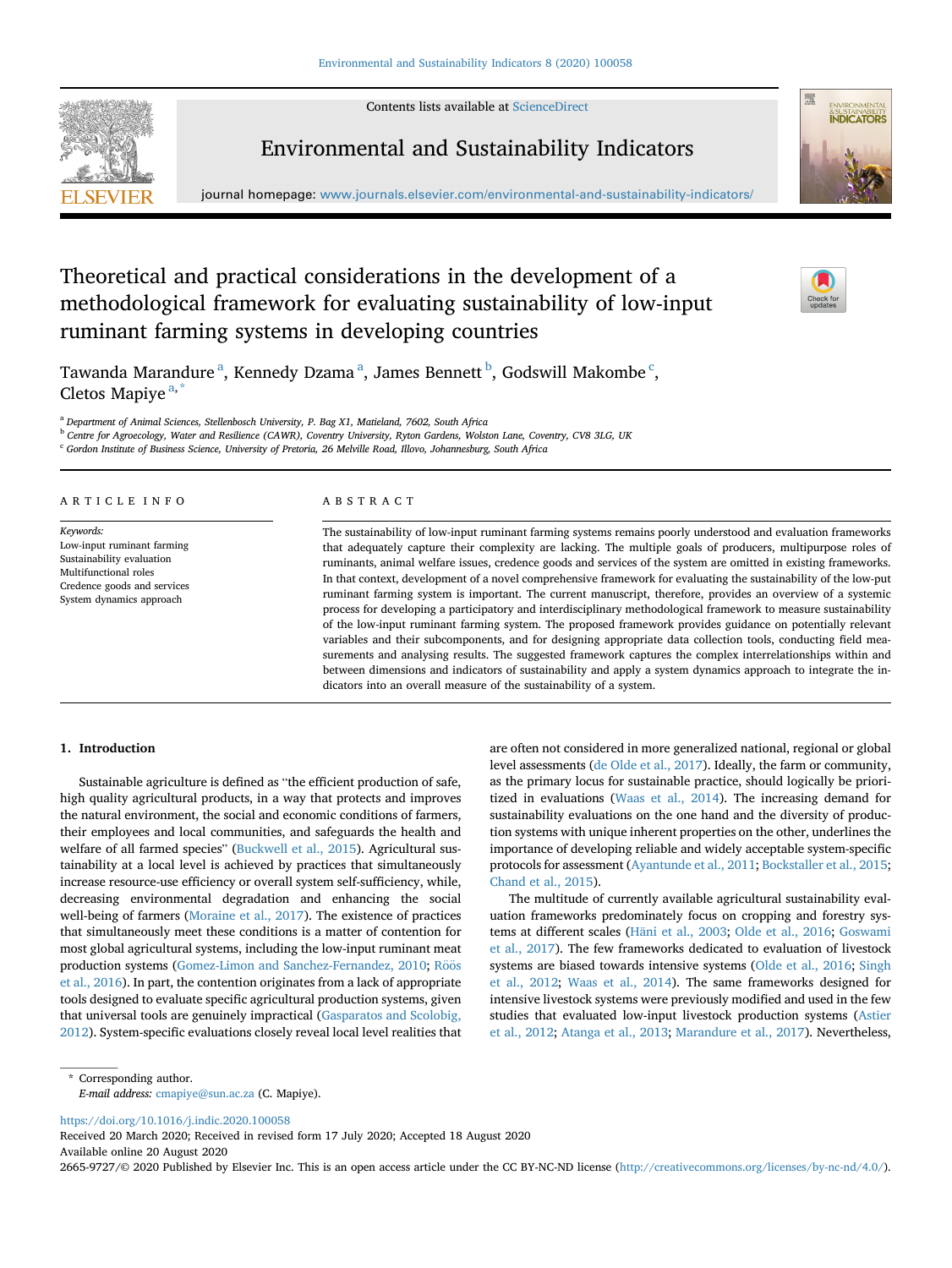the complexity of low-input agricultural systems, including ruminant farming systems, raises questions about how effective any purportedly universal sustainability evaluation framework can possibly be, with some authors suggesting that achieving this is a conundrum [\(Goswami](#page-9-8) et al., [2017\)](#page-9-8). For example, the existing sustainability evaluation frameworks do not incorporate multiple goals of producers with multipurpose uses of ruminant livestock, animal welfare issues and credence goods and services the ruminant farming system ([Marandure](#page-10-5) et al., 2017). Furthermore, existing sustainability evaluations frameworks that directly link the use of available resources to farmers' livelihoods are rare ([Wood](#page-11-0)[house](#page-11-0) et al., 2001; [Goswami](#page-9-8) et al., 2017). The link ensures food, fibre and fuel supply to the household while optimizing conservation of farm resources and improving low-input ruminant producers' livelihoods on both the short and long terms ([Woodhouse](#page-11-0) et al., 2001). The current paper proposes a conceptual framework for evaluating the sustainability of low-input ruminant farming systems and provide guidelines for its application in developing countries.

#### 2. Complexities in sustainability evaluations of low-input ruminant farming systems

Low-input ruminant farmers operate under a wide variety of challenges spanning the ecological, economic and social aspects of production ([Gerber](#page-9-11) et al., 2015; [Mapiye](#page-10-6) et al., 2018; [Gwiriri](#page-9-12) et al., 2019). The multi-disciplinary nature of the challenges complicates the process of sustainability evaluation of the low-input ruminant farming system. In this regard, [Wagner](#page-10-7) (2013) suggested the necessity for a multi-facets approach involving analysis at the ecological, economic and social platforms to evaluate the sustainability of such complex systems. The approach is, however, complicated by the fact that all the ecological, economic and socio-cultural aspects of sustainability must be simultaneously evaluated [\(Notenbaert](#page-10-8) et al., 2017). Practically this is complicated by the interrelationships between the ecological, economic and social components and indicators, including intricate feedback

mechanisms [\(Kragt,](#page-9-13) 2012). Further complications arise from a lack of production records by most low-input ruminant farmers.

Sustainability evaluations provide basic information that can be used to develop plausible future scenarios and, ultimately, devise appropriate farming system management strategies ([Goswami](#page-9-8) et al., 2017). These evaluations should take into account the complexity of low-input ruminant farming systems, including, the ecological, economic and socio-cultural conditions, and the institutional support services [\(Gos](#page-9-8)[wami](#page-9-8) et al., 2017). Thus, it is imperative for local level approaches to reflect realistic system attributes required to design more sustainable alternatives ([Goswami](#page-9-8) et al., 2017). It is, however, important not to envisage sustainability as an end point but rather a goal that leads to dynamic state of farming systems ([Latruffe](#page-9-14) et al., 2016). Sustainability is not a fixed state but a process of continuous improvement characterised by a combination of short-term regulation and long-term adaptation to dynamic biophysical and social-economic conditions [\(Astier](#page-9-9) et al., 2012). Some typical sustainability evaluation challenges related to low-input ruminant farming systems in developing countries are shown in [Fig.](#page-2-0) 1.

Sustainability evaluations are further complicated by the multiple goals of ruminant farmers and multiple outputs of the low-input ruminant farming system. Low-input ruminant farmers place considerable value on 'flow' animal products such as, provision of milk, manure, fuel and draught power rather than end products like meat, hides/skins and cash (Fao, [2006\)](#page-9-15). Furthermore, ruminants are considered a live bank that can be mobilised in case of emergency, and a source of insurance against environmental disasters and <sup>a</sup> sign of wealth where one'<sup>s</sup> social status is directly linked to their herd and flock sizes (Swanepoel et al., 2008). As a source of wealth, ruminants are often used as payment for bride price, traditional fines and services rendered by traditional healers ([Tembo](#page-10-9) et al., [2014](#page-10-9)). Low-input farmers exchange ruminant livestock to symbolize a formal contract of mutual assistance, thereby, strengthening social bonds within communities. In addition, ruminants can also be used as wedding gifts, assets of inheritance and circumcision presents [\(Nya](#page-10-10)[mushamba](#page-10-10) et al., 2017; [Mapiye](#page-10-11) et al., 2020). Other socio-cultural roles

<span id="page-2-0"></span>

Fig. 1. Complexities surrounding sustainability evaluation of low-input ruminant farming systems in developing countries.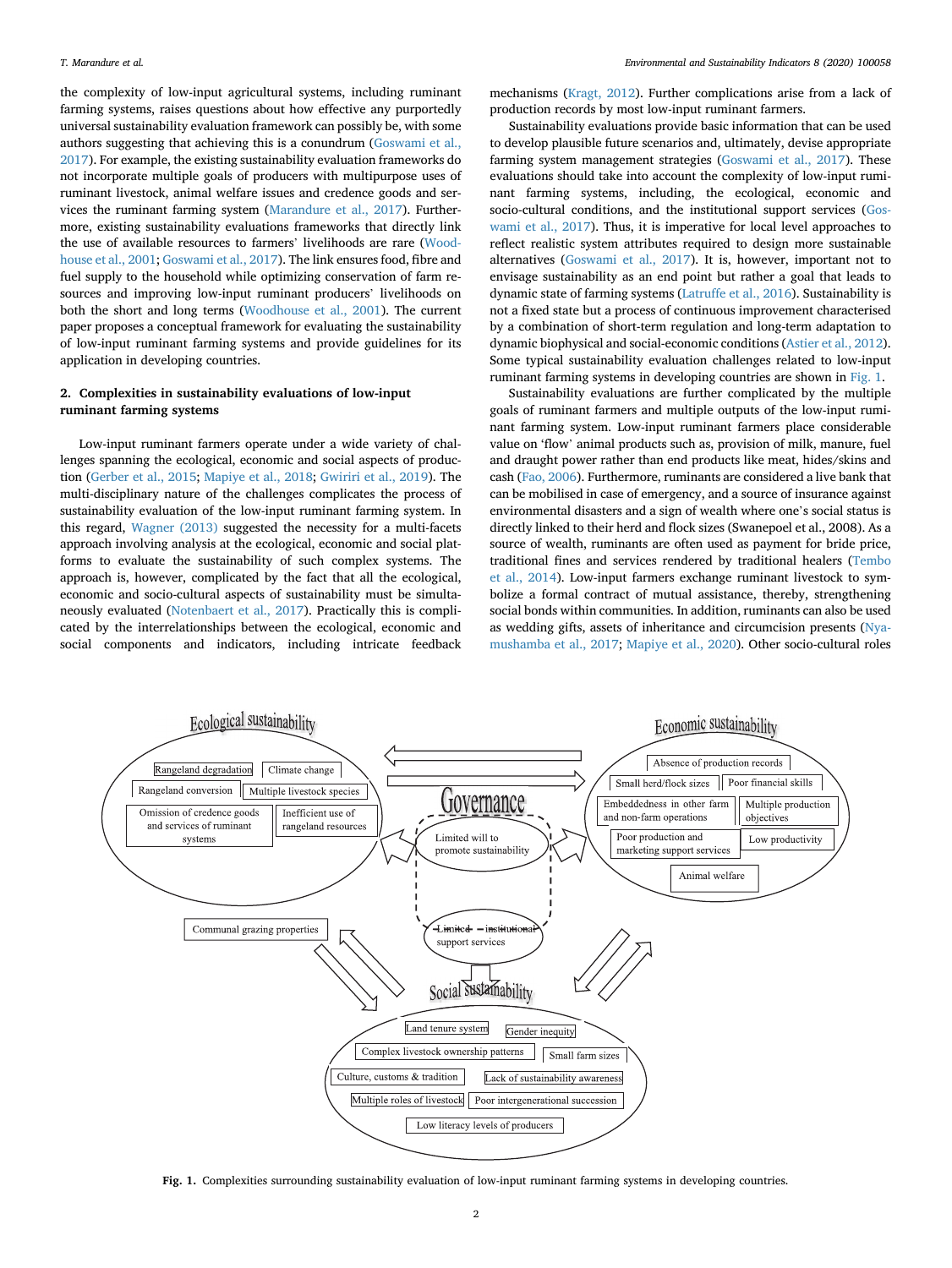tied to custom beliefs in ancestral or avenging spirit-mediums include their installation, veneration, appeasing as well as exorcism (Mapiye et al., 2009; [Mapiye](#page-10-11) et al., 2020). The benefits represent flow products which differ from end products, in that they generate a regular cash income or ensure availability of other benefits throughout the period that the animal stays on the farm [\(McDermott](#page-10-12) et al., 2010). For this reason low-input ruminant farmers keep their animals much longer on the farm compared to market-oriented commercial producers (Fao, [2006\)](#page-9-15). Although some of the roles of ruminants can be directly assigned monetary values based on prevailing market prices and related to the economic pillar of sustainability, other roles such as, strengthening social bonds are difficult to quantify.

Ruminant farmers' multiple production goals are complicated by intricate ownership patterns where one herd/flock may be owned by different members of the household each of whom might have different production goals ([Mwacharo](#page-10-13) et al., 2009). In some cases there maybe joint ownership of one animal by two or more members of the household with contrasting goals ([Kristjanson](#page-9-16) et al., 2010). A lack of decision-making authority over ruminants could be also intricate sustainability evaluation. Women and youths are usually assigned to provide labour but they cannot make key decisions over the same, a privilege that is reserved for male household heads [\(Bravo-Baumann,](#page-9-17) 2009). The fact that those who manage ruminants on a daily basis have no key decision making authority which is reserved for men, most of whom are hardly involved in day to day management can complicate sustainability evaluations ([Perez](#page-10-14) et al., 2015). Furthermore, a lack of rewards contributes to the general trend of youth migration to urban cities resulting in lack of intergenerational succession. The impression that youths shun ruminant farming in favour of modern professions may just be confused with a lack of production assets including ownership of livestock and lack of access to benefits with total decision-making authority [\(Bravo-Baumann,](#page-9-17) 2009).

 (Bernues et al., 2011). This engagement in a wide variety of livelihood Diversity of household income sources presents another form of complexity in sustainability evaluations. Sources of income for a single household can include but are not limited to, social grants, pensions, crops, different livestock species, on-farm and off-farm activities activities by many low-input ruminant farmers is a way to buffer risk in highly variable systems ([Gerber](#page-9-11) et al., 2015). Rural farmers in developing countries are considered to be risk averse ([Altieri,](#page-9-18) 2002) but the extent to which the form of risk preferences constrain them from reaching their productive potential is vaguely understood (de Brauwa and Eozenou, 2014). Designing appropriate risk aversion strategies, therefore, requires adequate understanding of the implications of diverse risk preferences on low-input ruminant farming systems (de Brauwa and Eozenou, 2014).

Ruminant livestock in low-input farming systems are raised on rangelands mainly under continuous grazing management with minimum use of external chemical inputs ([Chingala](#page-9-19) et al., 2017). The rangeland-based production system is associated with unique credence goods and services that are often ignored in many sustainability evaluation frameworks ([Moraine](#page-10-15) et al., 2016). Credence goods and services relate to 'intangible', non-monetary or 'Z-goods' of the low-input ruminant farming system ([Umberger](#page-10-16) et al., 2009). The challenge lies in that these attributes cannot be easily quantified using traditional methodologies to enable their inclusion in sustainability evaluations. [Table](#page-7-0) 3 suggest ways to quantify these '<sup>Z</sup> goods' to enable them to be incorporated into sustainability evaluations.

Ecologically related credence goods and services of the low-input ruminant farming system include low carbon and water footprint. Compared to intensive (feedlot) ruminant production, low-input extensive systems are believed to have relatively, low carbon footprint [\(Her](#page-9-20)rero et al., [2009](#page-9-20)). This is partly because low-input ruminant farming escape GHG emissions as a result of external chemical use in grain-feed crop production including massive land clearing and accumulation of manure and slurry dumps ([Herrero](#page-9-20) et al., 2009; [Scholtz](#page-10-17) et al., 2013). In addition, nutrients deposited directly on the rangeland in low-input ruminant farming systems should be used to offset the total GHG emission from the system [\(Herrero](#page-9-20) et al., 2009). Valuation of low carbon footprint can be linked to the carbon credit system where a system earns rebates for compliance or are penalised for defiance [\(Pretty,](#page-10-18) 2008). Low-input ruminant farming system are also considered to have a low water footprint due to absence of irrigated rangelands or grain feed crops ([Doreau](#page-9-21) et al., 2012). Valuation of water footprint can be linked to prevailing water rates. Sometimes ruminants graze around homesteads providing maintenance of the surroundings in the process [\(Nyamush](#page-10-10)[amba](#page-10-10) et al., 2017) and valuation of such attributes can be directly linked to the maintenance cost of the place.

Economically related credence goods and services include perceived healthfulness and food safety [\(Chingala](#page-9-19) et al., 2017). Healthfulness of rangeland-fed animal products pertain to human health benefits due to the presence of fatty acids (e.g. vaccenic acid, rumenic acid, omega-3 fatty acids), β-carotene, and α-tocopherol in greater proportions than grain-fed beef [\(Umberger](#page-10-16) et al., 2009; [Chingala](#page-9-19) et al., 2017; [Mapiye](#page-10-19) et al., [2011\)](#page-10-19). Food safety relates to the absence of exogenous residual chemicals in food. Some residual chemicals in food has been associated with negative effects on human health including various forms of cancers ([Umberger](#page-10-16) et al., 2009). Both healthfulness and food safety can be allocated an economic value consistent with the premiums that consumers pay for these credence goods and services.

Socially related credence goods and services pertain to animal welfare issues [\(Broom](#page-9-22) et al., 2013), contribution to a magnificently pleasant rural landscape ([Herrero](#page-9-20) et al., 2009) and provision of a spiritual and inspi-rational experiences ([H](#page-9-7)äni et al., [2003\)](#page-9-7). Landscape aesthetics is the enjoyment and pleasure felt through the observation of environmental scenery which contributes to human well-being [\(Tribot](#page-10-20) et al., 2018). The congruence between the aesthetic perception of landscapes, ecological value and biodiversity is poorly understood [\(Tribot](#page-10-20) et al., 2018). Integration of aesthetic value and ecological components of biodiversity is necessary to understand ecological function at landscape levels. Scores indicated by stakeholders on likert scale can be used to evaluate landscape aesthetic values.

Claims surrounding more natural animal farming, limited handling, and spacious housing practices are the main welfare credence attributes of the low-input farming system. Empirical evidence show that stress-free livestock that are allowed to express their natural behaviour are healthier (Horgan and [Gavinelli,](#page-9-23) 2006), thus more productive in terms of product quantity and quality. Animal welfare issues can be allocated an economic value consistent with premiums that consumers pay when integrating them into sustainability evaluations. The presence of grazing ruminants on the rangeland contributes to a pleasing landscape that can be allocated an economic value based on prevailing tourism rates.

Another core challenge in evaluation is maintaining objectivity and standardizing methodologies in the sustainability evaluation of lowinput systems ([Waas](#page-10-2) et al., 2014). System-specific sustainability evaluation frameworks that consider the interrelationships, feedback mechanisms within and between dimensions and indicators could theoretically provide consistency in sustainability evaluation methodologies (Li et [al.,](#page-9-24) [2016\)](#page-9-24). Using composite indices to aggregate the indicators is common in many methodologies but is widely criticized for reducing the heterogeneity of indicators representing distinct ecological, economic and social dimensions of sustainability to a single value [\(Lebacq](#page-9-25) et al., 2013) which obscures the potential for designing appropriate alternatives([Singh](#page-10-4) et al., [2012\)](#page-10-4). Other controversies emanate from the reality of maintaining fixed weights of each indicator in light of the variations arising from the frequent and random shifts in ruminant farmers' priorities ([Mascarenhas](#page-10-21) et al., [2015](#page-10-21)).

Unfortunately, in most sustainability evaluation approaches the operational level of each indicator is compared against the upper threshold levels previously determined without considering the interrelationships between the indicators ([Parent](#page-10-22) et al., 2010; [Fadul-Pa](#page-9-26)[checo](#page-9-26) et al., 2013). Focussing only on upper thresholds presents the risk of giving the misleading impression that operational levels below and improvements beyond the threshold are harmless and of no value,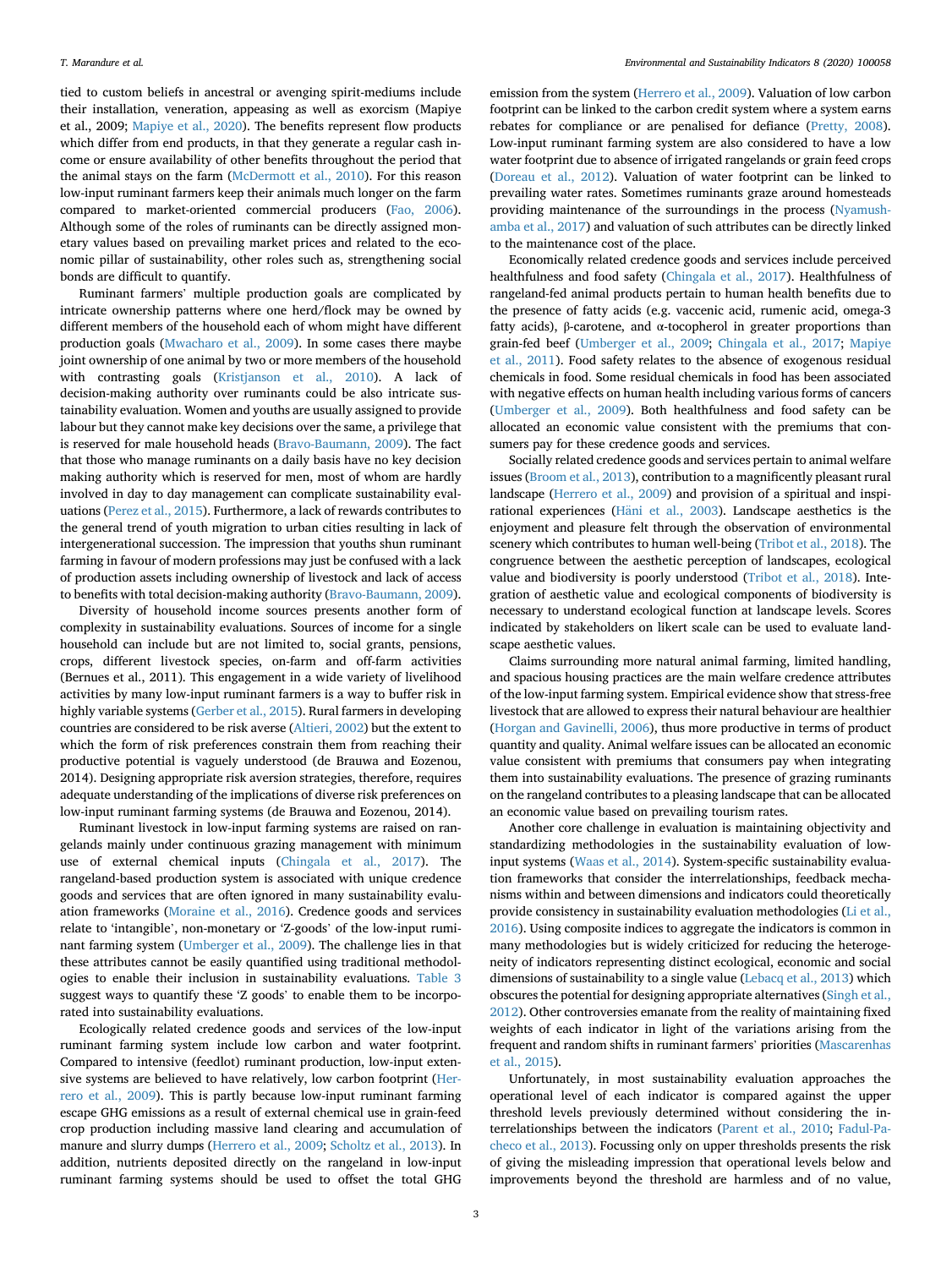respectively ([Marchand](#page-10-23) et al., 2014). In reality, the operational level of each indicator may hinder or facilitate the overall system depending on its interrelationships with other indicators (Sala et al., [2015](#page-10-24)). Thus, the threshold value of each indicator should be considered along with its level of confidence and its probability distribution presumed in its definition [\(Latruffe](#page-9-14) et al., 2016). The proposed approach to framework development should be able to provide special methodologies to incorporate these ecological and socio-economic complexities in the main sustainability evaluations.

#### 3. General principles of a sustainability evaluation framework

Most sustainability evaluation frameworks have set criteria that guide the indicator selection process [\(Schader](#page-10-25) et al., 2016). Indicators are defined as physical and measurable variables that provide quantitative information about some qualitative or non-quantifiable variables[\(Lebacq](#page-9-25) et al., [2013\)](#page-9-25). According to Ruth et al. [\(2015\)](#page-10-26), indicators should be flexible enough to represent the current state as well as dynamic changes over time. As with other methodologies, frameworks are subject to certain scientific, cultural and political/institutional background characterization (Ran et al., [2015\)](#page-10-27). In that context, stakeholder participation becomes pertinent in framework development (Ruth et al., [2015](#page-10-26); de [Olde](#page-9-3) et al., [2017;](#page-9-3) [Moraine](#page-10-28) et al., 2017). The stakeholders may comprise of local ruminant livestock farmers, community leadership (e.g, headmen, chiefs and kings), local government officials (councillors and members of parliament), extension, veterinary and research officers, livestock development project officials, relevant private companies and non-governmental organizations [\(Marandure](#page-10-29) et al., 2019). According to [Mubita](#page-10-30) et al. (2017) it is critical to ensure equal participation from all stakeholders as domination of weaker groups of society by the more powerful elite is common in public gatherings.

Low-input ruminant farmers in developing countries have limited awareness of the sustainability concept [\(Marandure](#page-10-5) et al., 2017) Since their input in sustainability evaluation is key, the indicator development process can be indirectly informed by farmers' perceptions on challenges and opportunities of their production system. According to [Knutson](#page-9-27) et al. [\(2011\)](#page-9-27), perception studies assist with giving a measure of the impact of certain variables whose accurate measurement is hindered by lack of relevant data. In addition, perceptions studies gradually build local-based knowledge hubs which are useful in providing relevant data for scientific measurement of the system in future [\(Meijer](#page-10-31) et al., 2015). Perception indices have been previously used to estimate the impact of climate change on various aspects of communal farmers livelihoods ([Defar](#page-9-28) et al., [2017\)](#page-9-28). In the current manuscript, perceptions of production challenges and opportunities are proposed to indirectly develop indicators. A perceptions study will also be particularly important to get information from individuals that might been overshadowed by the more dominant local powerful elite during the consultation process [\(Mubita](#page-10-30) et al., 2017). Additional indicators will also be derived from the multifunctional roles of ruminant livestock and the credence goods and services of the ruminant production system provided by stakeholders using participatory approaches.

Animal welfare is a pertinent indicator that should be considered in sustainability evaluation of animal production systems prior to stakeholders' consultations as it is the key element for production efficiency and profitability ([Mattiello](#page-10-32) et al., 2019). The Farm Animal Welfare Council [\(FAWC,](#page-9-29) 2010) instituted the "Five Freedoms" currently used as <sup>a</sup> benchmark for meeting animals' needs. These include freedom from hunger and thirst, freedom from discomfort, freedom from pain, injury and disease, freedom from fear and stress, and freedom to express normal behaviour ([FAWC,](#page-9-29) 2010). Thus, an animal in a positive state of welfare is well-nourished, comfortable, healthy, safe and able to express innate behaviour [\(Mattiello](#page-10-32) et al., 2019). Animal production systems vary in their potential to provide positive welfare with extensive systems considered to have the propensity for more positive welfare than intensive systems [\(Waterhouse,](#page-10-33) 1996; Elliot, 2007). The supply of nutrients,

animal health management, the degree of human care and supervision and ability to express natural behaviour are different in the two systems (Elliot, 2007). The subsequent paragraphs describe animal welfare standards of low input rangeland-based (i.e., extensive) ruminant production systems.

Access to adequate nutrition is important in ruminant systems as it guarantees positive animal health, growth and behaviour ([Hogan](#page-9-30) and [Phillips,](#page-9-30) 2008). Nutrition, however, remains one of the most important welfare challenges in low-input ruminant farming systems [\(Hogan](#page-9-30) and [Phillips,](#page-9-30) 2008). Animals graze on the rangelands whose vegetation quality and quantity vary with environmental conditions [\(Niamir-Fuller,](#page-10-34) [2016\)](#page-10-34). In the rainy season when vegetation biomass is abundant, animals freely select forages with high nutrient content to meet their nutritional requirements [\(Niamir-Fuller,](#page-10-34) 2016). In the same season animals have free access to water sources. In the dry season, however, there is rapid deterioration of vegetation quality and quantity, coupled with little or no supplementary feeding, which violate the animal freedom from hunger ([Niamir-Fuller,](#page-10-34) 2016). Animals also travel long distances in search of water whose quality is often poor (Hogan and [Phillips,](#page-9-30) 2008). Animal nutrition should inevitably be included as an indicator when evaluating the sustainability of low-input ruminant production systems. The nutritional status of ruminants can be assessed through body condition scoring of animals or live body weight using either a weigh-band or portable livestock scale.

Under the low-input ruminant farming system, animal comfort is compromised by exposure to environmental stressors such as rain, wind, solar radiation and extreme temperatures as no appropriate shelter is provided during the day or at night (Balaa and [Marie,](#page-9-31) 2006; [Rutter,](#page-10-35) [2014\)](#page-10-35). In cases where animals are sheltered at night, the shelter (i.e., kraal) is made with the goal of providing security from predators rather than comfort to the animals ([Mattiello](#page-10-32) et al., 2019). However, animals under extensive farming systems can choose own shelter during the day, have unlimited access to an enriched environment, and ample space for grazing, resting, exercising and roaming [\(Madzingira](#page-9-32) et al., 2018; [Mat](#page-10-32)tiello et al., [2019\)](#page-10-32). Overall, positive welfare attributes of housing or the environment entail offering the animal space and requirements for comfort and pleasure associated with feeding, resting and ease of movement, as well as presenting choice and opportunity to express agency in use of the environment ([Mattiello](#page-10-32) et al., 2019). The freedom from discomfort can, therefore, be measured through visual monitoring and scoring of animal'<sup>s</sup> behavioural expressions such as shade-seeking, crowding, restless, lying time and posture, shivering, panting, slipping and falling [\(Haley](#page-9-33) et al., 2010; [Mattiello](#page-10-32) et al., 2019).

Ruminants raised under low-input farming systems tend to carry heavy tick and internal parasite loads, may suffer from pain or injuries due to lack of financial resources to pay for medicines, vaccines and veterinary bills (Vaart and Alroe, 2012; [Dawkins,](#page-9-34) 2017; [Madzingira](#page-9-32) et al., [2018\)](#page-9-32). The use of animal breeds selected for high productivity in the low-input production systems has been associated with several production-related conditions that may cause serious animal health and welfare problems ([Dawkins,](#page-9-34) 2017; [Mapiye](#page-10-36) et al., 2019). Rapid modifications made through modern breeding and biotechnology reduces the potential of animals to continuously adapt to their changing environment ([Dawkins,](#page-9-34) 2017). Low-input ruminant systems use adapted indigenous breeds and offer greater opportunities for high welfare standards ([Balaa](#page-9-31) and [Marie,](#page-9-31) 2006; [Mapiye](#page-10-36) et al., 2019). Indigenous tropical animal'<sup>s</sup> genetic or innate nature has been continuously and slowly changing and adapting through evolution making them more suitable for their local environment [\(Dawkins,](#page-9-34) 2017). Animal health is, therefore, an important sustainability indicator in the low-input ruminant production system. A positive health condition can be assessed by scoring of behavioural expressions, skin and body damages and incidences of infestation, infections and illness [\(Mattiello](#page-10-32) et al., 2019).

Fear-induced stress due poor human-animal interaction is one of the main causes of reduced animal health and productive performance (Zulkifli, [2013\)](#page-11-1). In extensive production systems, negative effects of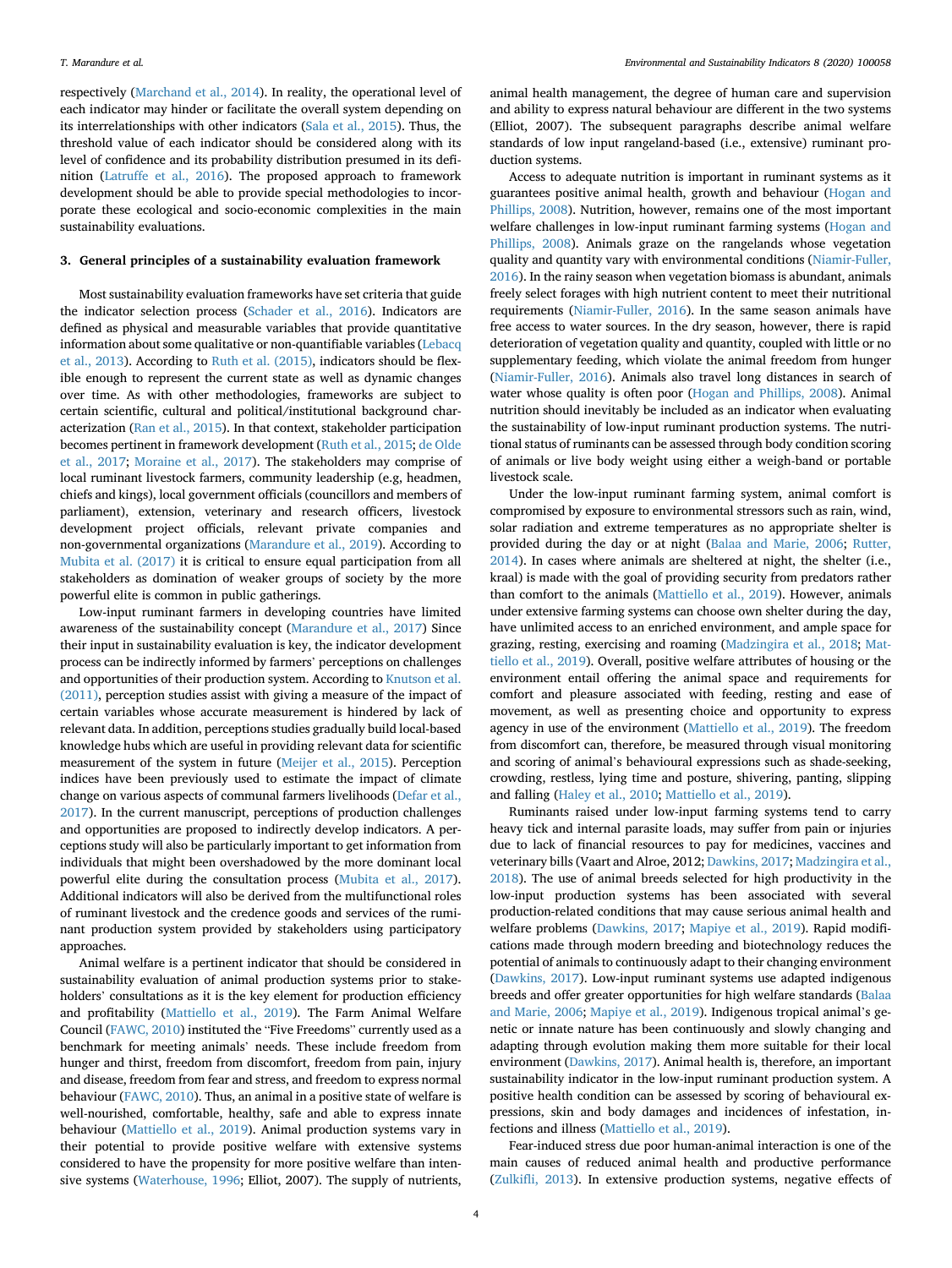fear-induced chronic stress may be less likely because of minimal and irregular contact with humans ([Hemsworth](#page-9-35) and Coleman, 2011; Elliot, 2017). However, effects of fear-induced acute stress are likely in situations where animals are in close contact with humans ([Hemsworth](#page-9-35) and [Coleman,](#page-9-35) 2011), especially during handling when performing routine husbandry procedures. Fear-induced acute stress in extensively raised animals is also caused by exposure to predators, novel objects, events and/or environments [\(Hemsworth](#page-9-35) and Coleman, 2011). The negative effects of fear-induced stress (Zulkifli, [2013;](#page-11-1) Elliot, 2017) warrants assessment through scoring of relevant behavioural expressions to ensure positive animal welfare and sustainable production of extensively raised ruminants.

Extensive grazing ruminant farming systems have the potential to allow the animals to express their natural behaviour, maintain health and experience positive emotional states [\(Madingira](#page-9-32) et al., 2018; [Mattiello](#page-10-32) et al., [2019](#page-10-32)). With good management, low-input ruminant systems can offer high standards of animal welfare, providing opportunities for exercise and expression of a wide repertoire of natural behaviours (i.e., foraging, care seeking and giving, reproductive, investigative, eliminative and shelter-seeking; Balaa and [Marie,](#page-9-31) 2006; [Mattiello](#page-10-32) et al., 2019). This freedom can be measured by visual assessment of maladaptive behaviours such as homosexuality, fur/wool biting and licking of objects.

Inevitable environmental indicators include soil biodiversity and vegetation index. Soil biodiversity reflects the variability among living organisms occurring in the soil including bacteria, fungi, protozoa, insects, worms among other invertebrates, and mammals [\(Orgiazzi](#page-10-37) et al., [2015\)](#page-10-37). The microorganisms interact with one another in the ecosystem, forming a complex web of biological activity that enhance the metabolic capacity of soils and plays a crucial role in soil health and ecosystem functioning [\(Menta](#page-10-38) et al., 2011). It is, therefore, necessary to maintain soil biodiversity to safeguard these functions. Soil organic matter content both a good measure and an important indicator of soil biodiversity.

Given the ambiguity present in the vast literature on sustainability evaluation, a novel comprehensive framework must provide a procedural methodology that overcomes vagueness in favour of transparency, robustness, flexibility and objectivity as the key elements of the framework (Sala et al., [2015](#page-10-24)). Transparency is reflected in explaining the choices of methodologies, data sources and analytical tools as well as assumptions and uncertainties determining evaluation results ([Ruth](#page-10-26) et al., [2015\)](#page-10-26). Transparency is also aided by ensuring open access to data, indicators used and results of the sustainability evaluation [\(Ruth](#page-10-26) et al., [2015\)](#page-10-26). Robustness is reflected by the ability of analytical steps to withstand adverse or rigorous testing while, flexibility is reflected in maintaining relevance through changes in time and space (Sala et al., [2015\)](#page-10-24). The approach to framework development described in this study is specifically restricted to the on-farm or community activities of the low-input ruminant production cycle. The conceptual framework proposed in the current paper incorporates the multifunctionality of ruminants for food, nutrition, income and socio-cultural security of low-input producers and vulnerability reduction strategies. Additionally, the framework considers resource-use and resource conservation in the evaluation framework. The basis for developing the framework is provided by defining the main components and processes of the low-input ruminant farming system in the context of a socio-ecological system.

## 4. Guidelines on implementing the proposed sustainability evaluation framework

The proposed conceptual framework describes a multi-stage, participatory and iterative process that integrates inputs from stakeholders and key experts from different disciplines with a comprehensive literature review on sustainability principles, thresholds and targets. This, in part, is analogous to approaches previously described by Lovell et al. [\(2010\)](#page-9-36) and [Arushanyan](#page-9-37) et al. (2017). According to Lovell et al. [\(2010\),](#page-9-36) the integration of different views helps to identify techniques to incorporate certain realities of low-input ruminant farmers into a new evaluation

framework. Moreover, participants involved in the process of designing a conceptual model develop a cognitive ability to decipher the complexity of their system [\(Marandure](#page-10-29) et al., 2019). This stimulates knowledge ownership and sharing of innovative ideas and also facilitates scenario setting among stakeholders [\(Ten-Napel](#page-10-39) et al., 2011). The process brings together researchers from different professional fields, government officials and famers directly involved with production thereby, allowing them to collaborate on common goals.

The proposed conceptual framework seeks to incorporate the multifunctionality of low-input ruminant livestock ([Weiler](#page-10-40) et al., 2014), animal welfare indicators, the credence goods and services ruminant production systems ([Chingala](#page-9-19) et al., 2017). The following sub-sections describe the main components of the framework as presented in [Fig.](#page-6-0) 2. The description follows a logical order where each step feed information into the next. However, this is too simplistic as the process is not linear but has complex interrelationships with multiple feedback loops and trade-offs within and between the stages. For example, trade-offs exist where pressure on rangeland resources is relieved when an animal is slaughtered or sold yet the benefits of flow-products such as milk, manure, draft power and insurance value are foregone.

#### 4.1. Definition of system boundaries and production attributes

The first step of the framework involves a detailed outline of the entire system under evaluation including, spatial and temporal boundaries and general system attributes. This information is largely derived from literature. The review identifies the important production and socio-economic attributes of the system under study, their possible drivers and major constraints. The review also seeks to assist in identifying all the relevant stakeholders who should be engaged at each stage. Comparisons can also be made with other case studies of sustainability evaluations conducted in other communities exhibiting similar attributes to act as benchmarks for the proposed framework (Ruth et al., [2015\)](#page-10-26).

#### 4.2. Establishing farmers perceptions on sustainability

The second step should seek to ascertain farmers' goals or targets, farmers' perceptions on sustainability of their farming system as well as challenges, opportunities, credence goods and services and multiple roles of ruminants. Targets are essential in determining end products of the system as well as thresholds which provide guidelines for designing a scoring scale for indicators of sustainability. The challenges and opportunities of the system can be indirectly used to develop relevant sustainability indicators. Famers' perceptions, targets, challenges, opportunities, credence goods and services and multiple roles of ruminants can be determined through focus group discussions with key stakeholders in the communities under study. Ruminant farmers' perceptions are an important indicator of the applicability and utility of the sustainability concept in the communities under study. Perceptions help to understand the general awareness of communities under study of the sustainability concept or sustainable ruminant farming principles ([Kebebe](#page-9-38) et al., 2015). The exercise reveals the extent to which the knowledge of sustainable ruminant farming is expressed or exhibited by members of the community ([Zeweld](#page-11-2) et al., 2019). Likewise, the proportion of producers aware of the sustainability concept and actively applying sustainable ruminant farming practices in their management can be elucidated. Understanding awareness and adoption of the sustainability concept can be useful in post evaluation iteration of the framework as well as in monitoring and evaluation of progress in future. Further determination of the factors influencing those perceptions is crucial in designing appropriate sustainability evaluation tools.

The venue for focus group discussions or meetings with stakeholders can be organised by farmers and community leadership in consultation with stakeholders. By design, the discussions and/or meetings can be conducted using any of the available participatory approaches which enables producers' to freely express their opinions through interactive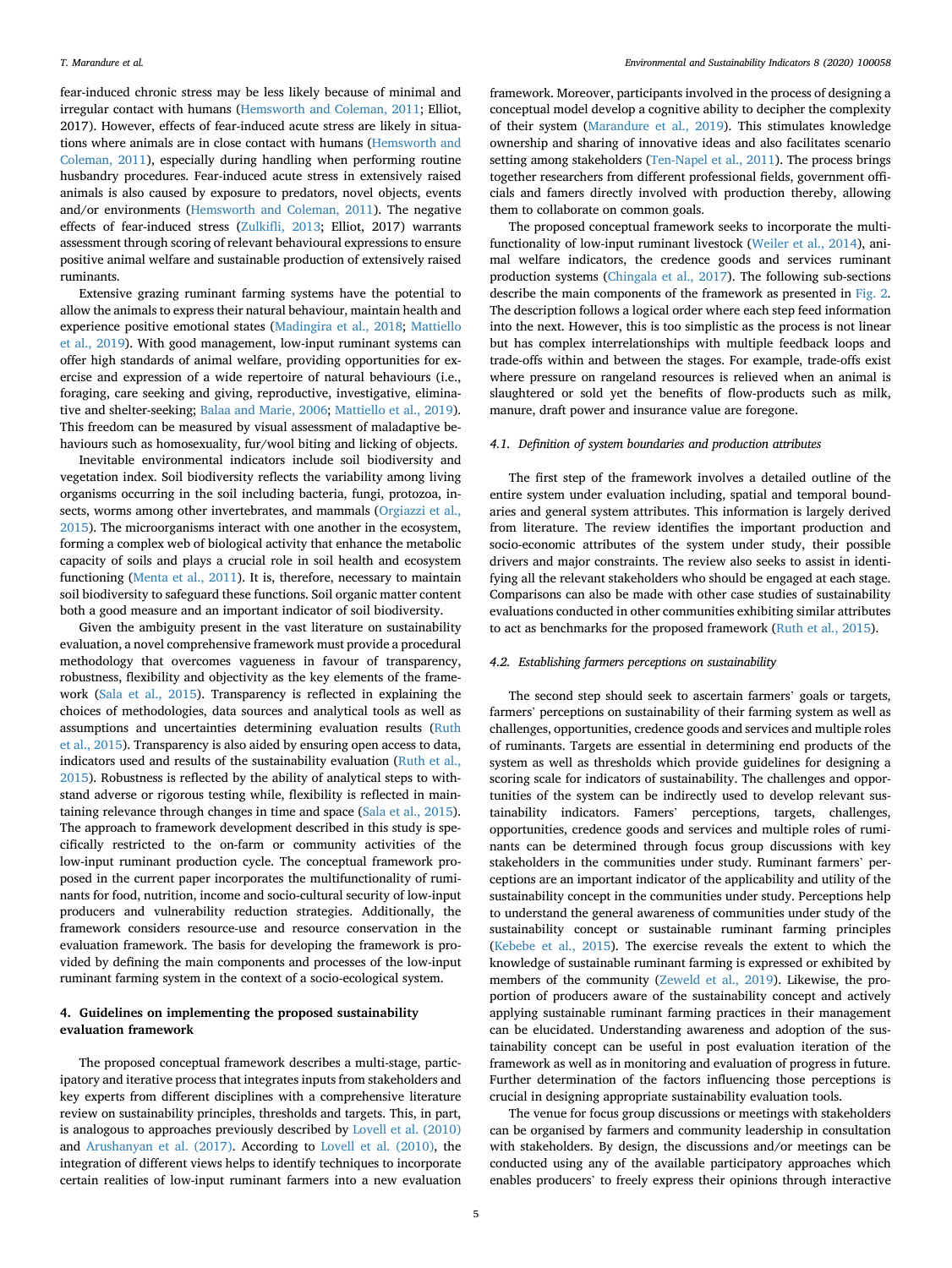<span id="page-6-0"></span>

Fig. 2. Iterative steps to developing a system dynamics model (adapted from [Sterman,](#page-10-43) 2000).

discussions ([Guijt,](#page-9-39) 2014). The discussions should be characterised by involvement and free flow of information and knowledge sharing among all stakeholders ([Pressentin](#page-10-41) et al., 2016). It is highly recommended that participants use the language they feel comfortable with in expressing their opinions. The meeting can begin by researchers briefing stakeholders about the objectives of the study prior to the meeting. At the same time, participants can be assured of the confidentiality of all the information that will be shared during the meeting as advised by [Sydorovych](#page-10-42) and Wossink (2008). Participants can then be placed into equal heterogeneous groups with a representative mixture of gender, age and expertise. Each group must be provided with relevant stationery and asked to list their sustainability targets. They can then be led through the different stages to analyse strengths, weaknesses, opportunities and threats (SWOT) of their ruminant farming system in relation to sustainability as described by [Sydorovych](#page-10-42) and Wossink (2008). After completing each stage, one representative from each group should be given an opportunity to share their outcomes presentations [\(Marandure](#page-10-29) et al., 2019).

Participants should also be asked to draw up a list of the different roles of ruminants and the credence goods and services of the ruminant farming system using different participatory techniques. The listed roles and credence goods and services can then be allocated scores according to what the participants consider to be the most important to the least. This exercise is necessary to determine the respective importance of various roles of ruminants and the credence goods and services of the ruminant farming system, which can later assist in designing criteria for assessment. de Olde et al. [\(2017\)](#page-9-3) mentioned the importance of designing criteria for assessment from stakeholders' own experiences of their production system. In the process this also helps to spread awareness of principles of sustainable farming among low-input ruminant farmers ([Asadi](#page-9-40) et al., 2010).

#### 4.3. Development of indicators

Step three involves developing preliminary indicators derived indirectly from farmers' challenges and opportunities and the stakeholders' perceptions. For example, if a key challenge is the presence of undesirable vegetation species then this can be converted to indicators such as species composition or proportion of invasive species. [Table](#page-6-1) 1 illustrates examples of the conversion of hypothetical challenges and opportunities into indicators under a series of different sustainability dimensions. A similar indicator selection procedure was previously described by [Moraine](#page-10-0) et al. (2017). In cases where the indicators developed fail to

#### <span id="page-6-1"></span>Table 1

| Examples of challenges that can be used to develop indicators in low-input |  |  |  |  |  |
|----------------------------------------------------------------------------|--|--|--|--|--|
| ruminant farming systems.                                                  |  |  |  |  |  |

| Challenge                  | Indicators                                   | Indicators measurements                                                                                                                | Dimension  |
|----------------------------|----------------------------------------------|----------------------------------------------------------------------------------------------------------------------------------------|------------|
| Rangeland<br>deterioration | Biomass quantity<br>Biomass quality          | Biomass weight per hectare<br><b>Biomass nutrient</b><br>composition                                                                   | Ecological |
|                            | Soil quality<br>Basal cover                  | Soil nutrient composition<br>Proportion of ground<br>covered by vegetation                                                             |            |
| Low livestock<br>offtake   | Herd/flock size                              | Number of animals sold                                                                                                                 | Economic   |
| Gender<br>disparity        | Women<br>involvement in<br>livestock farming | Number of women involved<br>in livestock farming<br>Proportion of women with<br>ultimate decision-making<br>roles in livestock farming | Social     |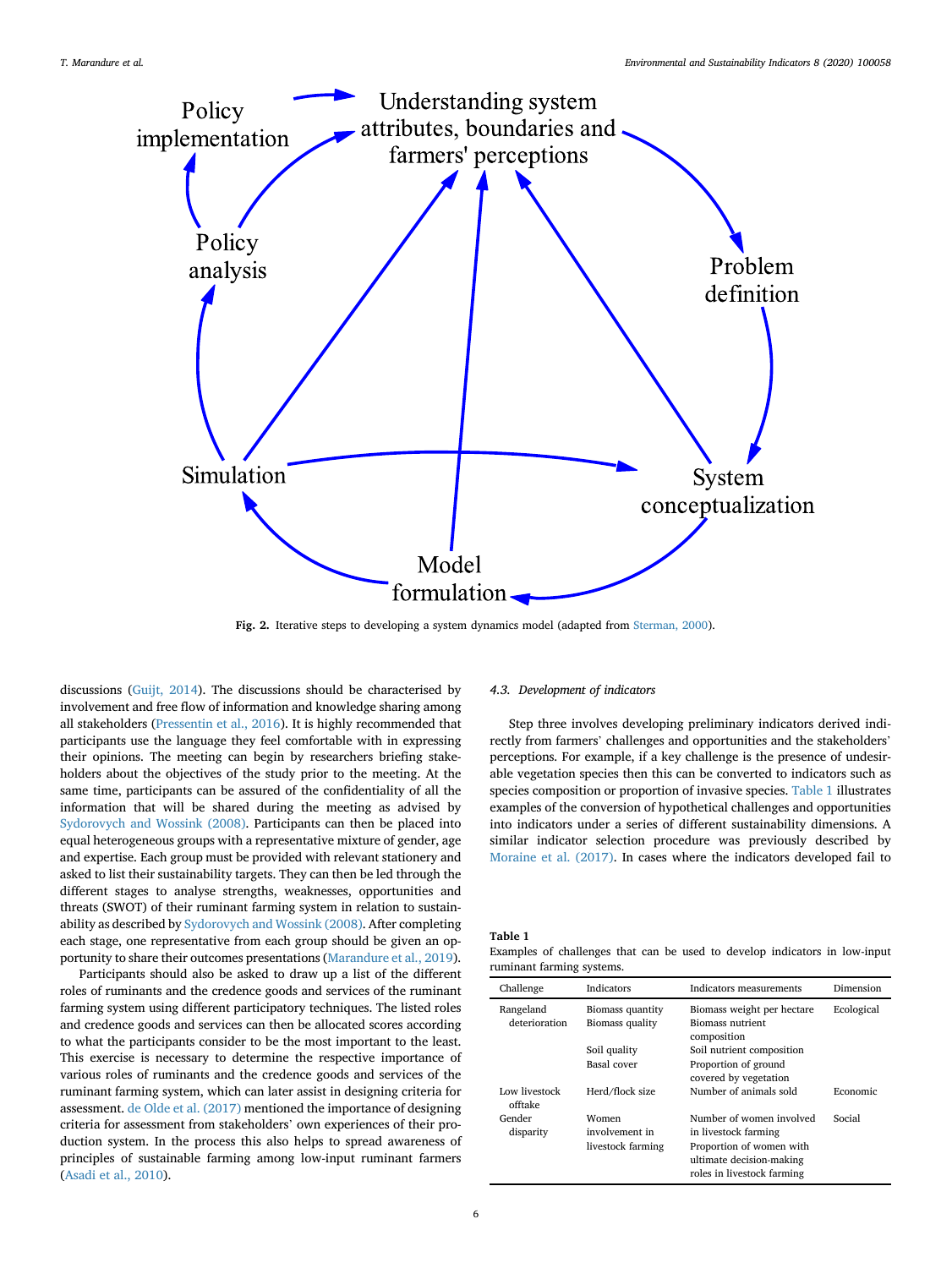comprehensively represent the system, key experts in the field can be consulted to develop a more balanced set of indicators.

The stakeholders play a leading role in developing reference values and a scoring criteria for the sustainability evaluation indicators as previously reported by [Arodudu](#page-9-41) et al. (2017), [Gomez-Limon](#page-9-1) and [Sanchez-Fernandez](#page-9-1) (2010) and [Mascarenhas](#page-10-21) et al. (2015). Some reference values can also be found in literature, while, others can be developed through consultations with key experts as described by (Marc [Moraine](#page-10-0) et al., 2017). This activity ensures the adequacy and accuracy of data to all the component stages of the framework. The process of developing an appropriate set of indicators is evidently intricate and cumbersome. However, it is critical in defining the comprehensiveness of the process and the conclusions drawn from it ([Lebacq](#page-9-25) et al., 2013; [Schader](#page-10-44) et al., 2014; [Mascarenhas](#page-10-21) et al., 2015). According to [Darnhofer](#page-9-42) et al. [\(2010\)](#page-9-42) too few indicators may exclude certain aspects of local importance from the evaluation. In addition, important synergies and trade-offs may not be properly taken into account ([Schader](#page-10-25) et al., 2016). On the contrary, consideration of too many indicators complicates data collection and processing leading to redundancies or discord in the conclusions made from the evaluation [\(Bockstaller](#page-9-5) et al., 2015). Overall, operational indicators should be comprehensive enough to meet a range of social, economic and ecological conditions of systems being evaluated ([Mascarenhas](#page-10-21) et al., 2015).

#### 4.4. Quantification of indicators

The indicators developed in step four including the multiple functions of ruminants and the credence goods and services of the ruminant faming system will be allocated scores using a scale determined by producers and key sustainability experts. [Mazzocchi](#page-10-45) et al. (2019) mentioned the key elements of multifunctionality as the simultaneous production of

#### <span id="page-7-1"></span>Table 2

|                                    |  |  |  | Integration of multiple roles of ruminants in sustainability evaluation of low- |  |  |
|------------------------------------|--|--|--|---------------------------------------------------------------------------------|--|--|
| input ruminant production systems. |  |  |  |                                                                                 |  |  |

| Multiple roles                       | Method of integration                                            | Sustainability<br>dimension |
|--------------------------------------|------------------------------------------------------------------|-----------------------------|
| Reducing bush<br>encroachment        | Converted to the cost of clearing<br>bushes                      | Ecological                  |
| Maintaining homestead<br>environment | Converted to cost maintenance cost                               |                             |
| Improves biodiversity                | Allocated scores by key experts                                  |                             |
| Meat                                 | Use prevailing market prices                                     | Economic                    |
| Milk                                 |                                                                  |                             |
| Hides/skins                          |                                                                  |                             |
| Horns                                |                                                                  |                             |
| Draught power                        | Converted to equivalent market<br>value of labour hours provided |                             |
| Manure for fertilizer                | Converted to market price                                        |                             |
|                                      | equivalent for Nitrogen, Phosphorus<br>and Potassium fertilizers |                             |
| Dried dung for energy                | Converted to market price                                        |                             |
|                                      | equivalent for electricity/or paraffin                           |                             |
| Bride price                          | Converted to the prevailing market                               |                             |
|                                      | value of the animal                                              |                             |
| Form of insurance                    | Converted to the value of monthly                                |                             |
|                                      | premiums for the duration of animal                              |                             |
|                                      | stay on the farm                                                 |                             |
| Live bank                            | Converted to prevailing herd/flock                               |                             |
|                                      | market value                                                     |                             |
| Appeasing ancestral                  | Converted to prevailing market                                   |                             |
| spirits                              | value of animals                                                 |                             |
| Gifts or traditional fines           | Converted to prevailing market                                   |                             |
|                                      | value of animals                                                 |                             |
| Sign of wealth                       | Converted to the total value of                                  | Social                      |
|                                      | livestock owned                                                  |                             |
| Strengthening social                 |                                                                  |                             |
| bonds by sharing                     |                                                                  |                             |
| animals                              |                                                                  |                             |

multiple commodity and non-commodity system outputs. Non-commodity outputs exhibit the characteristics of externalities or public goods, which are not represented in markets but are voluntarily or involuntarily made available to the entire community [\(Mazzocchi](#page-10-45) et al., [2019\)](#page-10-45). Scores are important at this stage to provide standardized values for the different qualitative and quantitative indicators with different units of measurements. The indicators will then be integrated using system dynamics modelling (SDM) approach. The operational levels of some indicators, such as soil organic matter content, biomass quantity and quality, livestock weights and livestock carcass yield may be quantified by different measurements in the absence of existing records. In that case, these may take the form of direct, physical measurements or indirect measurements using remote sensing and other satellite technologies (Lim and [Biswas,](#page-9-43) 2015; [Moraine](#page-10-0) et al., 2017; de [Olde](#page-9-44) et al., [2018\)](#page-9-44).

Multiple functions of ruminant livestock, such as, meat, milk and hides/skins have direct market values that can be directly incorporated into household income [\(Weiler](#page-10-40) et al., 2014). Other functions, such as, provision of draught power for crop cultivation or transport of goods could be evaluated indirectly, for example, by using equivalent costs of using a tractor or public transport (Van [Asselt](#page-10-46) et al., 2014). Similarly, provision of manure or fuel could be evaluated by using equivalent value of nutrients (e.g., nitrogen, phosphorus or potassium) or of a unit of energy for cooking or heating, respectively (Van [Asselt](#page-10-46) et al., 2014).

Social functions of ruminants, such as sign of wealth will be allocated scores corresponding to their relative importance to ruminant farmers' livelihoods ([Table](#page-7-1) 2). A likert-type scale can be used to provide guidance during scoring with a range of options to evaluate each social indicator from least to most desirable [\(Vagias,](#page-10-47) 2006). Ultimately, multiple functions of ruminants will comprise of those; with a predetermined economic value, those with metric derivative values and those with stakeholder scored values. Similarly, credence goods and services of the low-input ruminant farming systems, such as the perceived healthfulness of the products or ecotourism can be incorporated into the proposed framework using a scoring technique ([Table](#page-7-0) 3).

#### 4.5. Integration of indicators

The final step involves integrating all the indicators, taking their interrelationships into consideration using SDM. [Fig.](#page-8-0) 3 presents an example of how the selected ecological, economic and socio-cultural components of the ruminant farming system interact at spatiotemporal scales. The general process of developing a model entails that the outline of the model and definition of its various components is essential as the initial step [\(Dougill](#page-9-45) et al., 2010).

<span id="page-7-0"></span>Table 3

Integrating credence values of the low-input ruminant farming system in sustainability evaluations.

| Credence goods and services                            | Method of integration                            | Sustainability<br>dimension |
|--------------------------------------------------------|--------------------------------------------------|-----------------------------|
| Low carbon footprint                                   | Converted to prevailing<br>carbon credits rates  | Ecological                  |
| Low water footprint                                    | Converted to prevailing<br>water use rates       |                             |
| Healthfulness of food products                         | Scores allocated by<br>consumers and key experts | Economic                    |
| Food product safety                                    | Converted to premiums<br>charged for food safety |                             |
| High animal welfare                                    | Converted to premiums<br>charged animal products | Social                      |
| Provision of spiritual and<br>inspirational experience | Scores allocated by farmers<br>and key experts   |                             |
| Contribution to a pleasing                             | Converted to equivalent                          |                             |
| landscape                                              | tourism rates                                    |                             |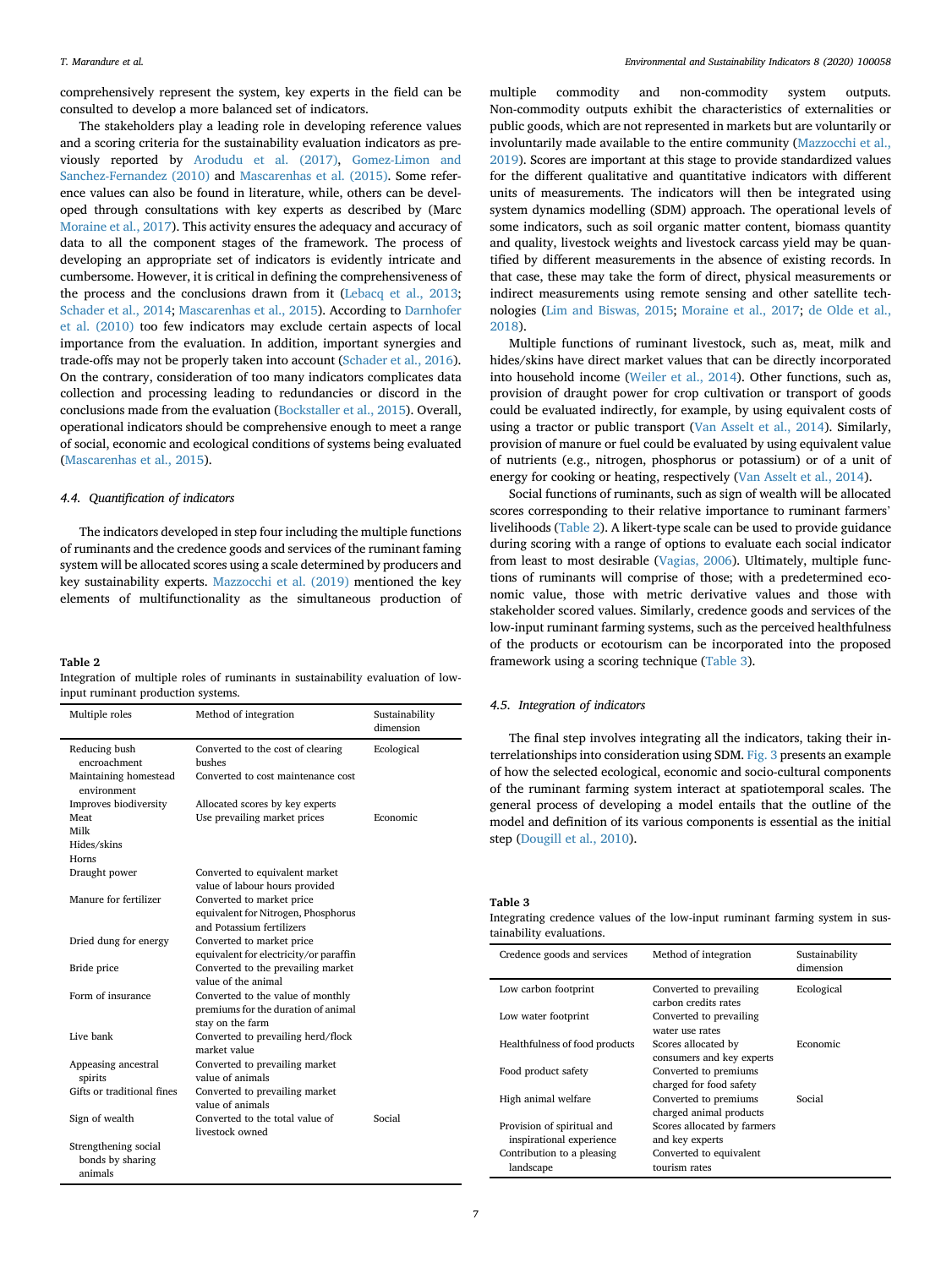<span id="page-8-0"></span>

Fig. 3. Interactions between the major biophysical components of the low-input ruminant livestock farming system in developing countries.

Systems dynamics modelling is a computer-aided modelling approach with a foundation in non-linear dynamics theory and feedback mechanisms that can be used to improve understanding of complex systems ([Walters](#page-10-48) et al., 2016). There are several registered SDM software including, Vensim®, Powersim® and Stella®. In addition, SDM integrates scientific knowledge from various disciplines and helps to develop decision support tools that ultimately improves ruminant farming systems [\(Tendeshi](#page-10-49) et al., 2011). The approach is informed by the principle that the causal structure of the system rather than specific events determines overall system behaviour [\(Nicholson,](#page-10-50) 2007).

Variables used in the models are linked so that an increase in one causes an increase or decrease in another which in turn influences the first variable at a later stage and these links combine to form feedback loops ([Tendeshi](#page-10-49) et al., 2011). This implies that an improvement in one indicator at farm level may reduce the value in other parts of the landscape which may hinder improvement on the first indicator at a later stage. The feedback loops are known as reinforcing if they are positive or balancing if they are negative as determined by the aggregate polarity of each link. Balancing loops are associated with the system memory and resilience, therefore, are more preferred. Thus, systems that exhibit more balancing loops (negative) than reinforcing loops (positive) are more likely to have better sustainability measures than those where reinforcing loops are more dominant.

As a post evaluation strategy, scenarios analyses can be done to predict future dynamic behaviour of some key indicators [\(Dougill](#page-9-45) et al., [2010](#page-9-45)). This process is important to identify or predict key drivers with current and future influence on sustainability of low-input ruminant farming and help to inform on opportunities to adopt and threats to avoid as well as more appropriate policy interventions in the long-term.

Overall, the numerous sustainability evaluation studies conducted to date have proved that every production system is unique within its context and that too many indicators are impractical [\(Syers](#page-10-51) et al., 1995;

[Andrieu](#page-9-46) et al., 2007; [Bockstaller](#page-9-5) et al., 2015). Low-input ruminant livestock farming systems consist of multiple environmental and socio-economic sub-systems and indicators that exhibit complex behaviour spatiotemporally. Interactions of the sub-systems include reinforcing and balancing feedbacks, nonlinear responses irreversible thresholds, emergent properties and unpredictable results (Martin and [Magne,](#page-10-52) [2015\)](#page-10-52). Most integration methods fail to consider the interrelationships within and between dimensions and indicators, as a result, they only provide <sup>a</sup> partial picture of the systems' sustainability [\(Ostrom,](#page-10-53) 2012).

Understanding the various aspects of ruminant farming including, component interrelationships, linkages and feedback signals is key to building an integrated framework for evaluating sustainability of ruminant farming systems. In this regard, finding variables that are robust under diverse conditions are more important than point estimate accuracy. A common, methodological framework is necessary to facilitate interdisciplinary efforts towards more accurate sustainability evaluation of low-input ruminant systems. It is suggested that the approach to deriving appropriate conceptual frameworks proposed in the current paper be tested in different low-input communities in developing countries to determine its effectiveness. Given the diversity of low-input ruminant farming systems in developing countries, the paper seeks to provide a basis for further analysis and development.

#### 5. Conclusion

The proposed approach to the development of a sustainability evaluation framework for low-input ruminant farming systems comprises of five iterative stages which stakeholders' contributions using participatory approaches. The main steps in the framework'<sup>s</sup> development include description of system physical boundaries and attributes, establishing local stakeholders' perceptions on sustainability, development of indicators, quantification of indicators and integration of indicators. More importantly, appropriate frameworks should incorporate the multiple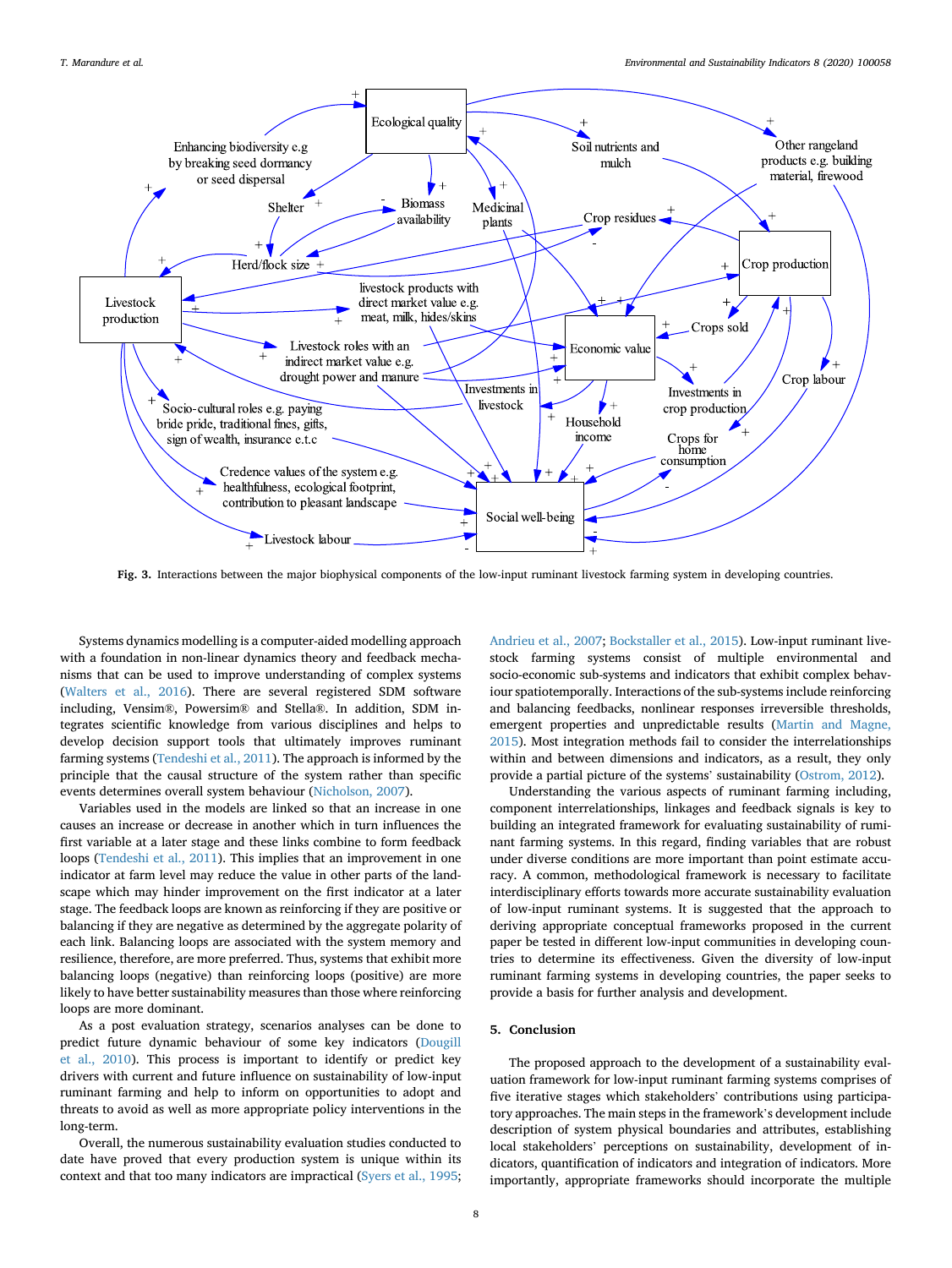roles of ruminants, animal welfare and credence goods and services of the system into the main sustainability evaluation framework. They should also consider dynamic interrelationships within and between sustainability components and indicators through integrating indicators using the systems dynamic approach. Finally, it is recommended that the approach outlined be tested on various case studies in different low-input ruminant livestock farmer communities for validation and iteration.

#### Declaration of competing interest

The authors declare that they have no known competing financial interests or personal relationships that could have appeared to influence the work reported in this paper.

#### Acknowledgements

The funding contribution of the Department of Science and Technology-National Research Foundation (DST-NRF) Centre of Excellence (CoE) in Food Security (grant number: 140102) and NRF – Research and Technology Fund (grant number 98704) is hereby acknowledged.

#### References

- <span id="page-9-18"></span>Altieri, M.A., 2002. Agroecology: the science of natural resource management for poor farmers in marginal environments. Agric. Ecosyst. Environ. 93, 1-24. https:/ [doi.org/10.1016/S0167-8809\(02\)00085-3.](https://doi.org/10.1016/S0167-8809(02)00085-3)
- <span id="page-9-46"></span>Andrieu, N., Piraux, M., Tonneau, J.-P., 2007. Design of [sustainability](http://refhub.elsevier.com/S2665-9727(20)30040-4/sref2) indicators of the [production](http://refhub.elsevier.com/S2665-9727(20)30040-4/sref2) systems in Brazilian semi-arid area by the analysis of biomass flows. Int. J. [Sustain.](http://refhub.elsevier.com/S2665-9727(20)30040-4/sref2) Dev. 10, <sup>106</sup>–[121](http://refhub.elsevier.com/S2665-9727(20)30040-4/sref2).
- <span id="page-9-41"></span>Arodudu, O., Helming, K., Wiggering, H., Voinov, A., 2017. Towards a more holistic sustainability assessment framework for agro-bioenergy systems — <sup>a</sup> review. Environ. Impact Assess. Rev. 62, <sup>61</sup>–75. [https://doi.org/10.1016/j.eiar.2016.07.008.](https://doi.org/10.1016/j.eiar.2016.07.008)
- <span id="page-9-37"></span>Arushanyan, Y., Ekener, E., Moberg, Å., 2017. Sustainability assessment framework for scenarios – safs. Environ. Impact Assess. Rev. 63, <sup>23</sup>–34. [https://doi.org/10.1016/](https://doi.org/10.1016/j.eiar.2016.11.001) [j.eiar.2016.11.001](https://doi.org/10.1016/j.eiar.2016.11.001).
- <span id="page-9-40"></span>Asadi, A., Sadati, S.A., Resources, N., 2010. Farmer ' <sup>s</sup> attitude on [sustainable](http://refhub.elsevier.com/S2665-9727(20)30040-4/sref5) agriculture and its [Determinants](http://refhub.elsevier.com/S2665-9727(20)30040-4/sref5) : <sup>A</sup> Case Study in Behbahan County of Iran, 2, <sup>422</sup>–[427](http://refhub.elsevier.com/S2665-9727(20)30040-4/sref5).
- <span id="page-9-9"></span>Astier, M., Garcia-Barrios, L., Galvin-Miyoshi, Y., Gonzalez-Esquivel, C.E., Masera, O.R., 2012. Assessing the sustainability of small farmer natural resource management systems. A critical analysis of the MESMIS program (1995-2010). Ecol. Soc. 17 <https://doi.org/10.5751/ES-04910-170325>.
- <span id="page-9-10"></span>Atanga, N., Treydte, A., Birner, R., 2013. Assessing the sustainability of different smallscale livestock production systems in the Afar Region, Ethiopia. Land 2, <sup>726</sup>–755. <https://doi.org/10.3390/land2040726>.
- <span id="page-9-4"></span>Ayantunde, A.A., de Leeuw, J., Turner, M.D., Said, M., 2011. Challenges of assessing the sustainability of (agro)-pastoral systems. Livest. Sci. 139, <sup>30</sup>–43. [https://doi.org/](https://doi.org/10.1016/j.livsci.2011.03.019) [10.1016/j.livsci.2011.03.019.](https://doi.org/10.1016/j.livsci.2011.03.019)
- <span id="page-9-31"></span>Balaa, R.E., Marie, M., 2006. Animal welfare considerations in small ruminant breeding specifications. J. Agric. Environ. Ethics 19, 91-102. [https://doi.org/10.1007/](https://doi.org/10.1007/s10806-005-4497-3) [s10806-005-4497-3.](https://doi.org/10.1007/s10806-005-4497-3)
- <span id="page-9-5"></span>Bockstaller, C., Feschet, P., Angevin, F., 2015. Issues in evaluating sustainability of farming systems with indicators. Ocl 22, D102. [https://doi.org/10.1051/ocl/](https://doi.org/10.1051/ocl/2014052) [2014052.](https://doi.org/10.1051/ocl/2014052)
- <span id="page-9-17"></span>Bravo-Baumann, H., 2009. Livestock and Gender: a winning pair. Gend Agric Source B. [https://doi.org/10.1596/978-0-8213-7587-7.](https://doi.org/10.1596/978-0-8213-7587-7)
- <span id="page-9-22"></span>Broom, D.M., Galindo, F. a, Murgueitio, E., 2013. Sustainable, efficient livestock production with high biodiversity and good welfare for animals. Proc. R. Soc. B Biol. Sci. <sup>280</sup> <https://doi.org/10.1098/rspb.2013.2025>, <sup>20132025</sup>–20132025.
- <span id="page-9-0"></span>Buckwell, A., Capodieci, G.L., Graeff, R. De, [Dijkhuizen,](http://refhub.elsevier.com/S2665-9727(20)30040-4/sref14) A., Frabetti, E., Large, A., Reynolds, C., Rosati, A., Scholten, M., [Schreiber,](http://refhub.elsevier.com/S2665-9727(20)30040-4/sref14) R., Tice, G., Verdonk, D.-J., Williams, A., Kanli, A., Chavez, M., 2015. [Sustainable](http://refhub.elsevier.com/S2665-9727(20)30040-4/sref14) Livestock Production in Europe A Question of Food Security, Climate and [Innovation.](http://refhub.elsevier.com/S2665-9727(20)30040-4/sref14)
- <span id="page-9-6"></span>Chand, P., Sirohi, S., Sirohi, S.K., 2015. Development and application of an integrated sustainability index for small-holder dairy farms in Rajasthan, India. Ecol. Indicat. 56, <sup>23</sup>–30. [https://doi.org/10.1016/j.ecolind.2015.03.020.](https://doi.org/10.1016/j.ecolind.2015.03.020)
- <span id="page-9-19"></span>Chingala, G., [Raffrenato,](http://refhub.elsevier.com/S2665-9727(20)30040-4/sref16) E., Dzama, K., Hoffman, L.C., Mapiye, C., 2017. Towards a regional beef carcass classification system for [Southern](http://refhub.elsevier.com/S2665-9727(20)30040-4/sref16) Africa. S. Afr. J. Anim. Sci. 47, [408](http://refhub.elsevier.com/S2665-9727(20)30040-4/sref16)–[423](http://refhub.elsevier.com/S2665-9727(20)30040-4/sref16).
- <span id="page-9-42"></span>Darnhofer, I., Fairweather, J., Moller, H., 2010. Assessing <sup>a</sup> farm'<sup>s</sup> sustainability: insights from resilience thinking. Int. J. Agric. Sustain. 8, <sup>186</sup>–198. [https://doi.org/10.3763/](https://doi.org/10.3763/ijas.2010.0480) [ijas.2010.0480](https://doi.org/10.3763/ijas.2010.0480).
- <span id="page-9-34"></span>Dawkins, M.S., 2017. Animal welfare and efficient farming: is conflict inevitable? Anim. Prod. Sci. 57, <sup>201</sup>–208. <https://doi.org/10.1071/AN15383>.
- <span id="page-9-3"></span>de Olde, E.M., Bokkers, E.A.M., de Boer, I.J.M., 2017. The choice of the sustainability assessment tool matters: differences in thematic scope and assessment results. Ecol. Econ. 136, <sup>77</sup>–85. [https://doi.org/10.1016/j.ecolecon.2017.02.015.](https://doi.org/10.1016/j.ecolecon.2017.02.015)
- <span id="page-9-44"></span>de Olde, E.M., Sautier, M., Whitehead, J., 2018. Comprehensiveness or implementation: challenges in translating farm-level sustainability assessments into action for

sustainable development. Ecol. Indicat. 85, <sup>1107</sup>–1112. [https://doi.org/10.1016/](https://doi.org/10.1016/j.ecolind.2017.11.058) [j.ecolind.2017.11.058](https://doi.org/10.1016/j.ecolind.2017.11.058).

- <span id="page-9-28"></span>Defar, G., Mengistu, A., Berhane, G., 2017. Farmers ' [perceptions](http://refhub.elsevier.com/S2665-9727(20)30040-4/sref21) of climate change and its implication on livestock production in [mixed-farming](http://refhub.elsevier.com/S2665-9727(20)30040-4/sref21) system Areas of bale [highlands](http://refhub.elsevier.com/S2665-9727(20)30040-4/sref21) , southeast Ethiopia. Agric Res Dev 7, <sup>92</sup>–[102.](http://refhub.elsevier.com/S2665-9727(20)30040-4/sref21)
- <span id="page-9-21"></span>Doreau, M., Corson, M.S., Wiedemann, S.G., 2012. Water use by livestock: a global perspective for <sup>a</sup> regional issue? Anim Front 2, <sup>9</sup>–16. [https://doi.org/10.2527/](https://doi.org/10.2527/af.2012-0036) [af.2012-0036](https://doi.org/10.2527/af.2012-0036).
- <span id="page-9-45"></span>Dougill, A.J., Fraser, E.D.G., Reed, M.S., 2010. Anticipating [vulnerability](http://refhub.elsevier.com/S2665-9727(20)30040-4/sref23) to climate change in dryland pastoral Systems : using dynamic systems models for the [kalahari.](http://refhub.elsevier.com/S2665-9727(20)30040-4/sref23) Ecol. Soc. 15, 17 [\(online\).](http://refhub.elsevier.com/S2665-9727(20)30040-4/sref23)
- <span id="page-9-26"></span> Fadul-Pacheco, L., Wattiaux, M.a., Espinoza-Ortega, A., Sanchez-Vera, E., Arriaga- Jordan, C.M., 2013. Evaluation of sustainability of smallholder dairy production systems in the highlands of Mexico during the rainy season. Agroecol. Sustain. Food Syst. 37, <sup>882</sup>–901. [https://doi.org/10.1080/21683565.2013.775990.](https://doi.org/10.1080/21683565.2013.775990)
- <span id="page-9-15"></span>Fao, 2006. Livestock'<sup>s</sup> long shadow - environmental issues and options. Food Agric. Organ Unit. Nation. 3, <sup>1</sup>–377. [https://doi.org/10.1007/s10666-008-9149-3.](https://doi.org/10.1007/s10666-008-9149-3)
- <span id="page-9-29"></span><span id="page-9-2"></span>Fawc, 2010. Annual [Review](http://refhub.elsevier.com/S2665-9727(20)30040-4/sref27) <sup>2009</sup>–2010. Farm Animal Welfare [Council,](http://refhub.elsevier.com/S2665-9727(20)30040-4/sref27) London, UK. Gasparatos, A., Scolobig, A., 2012. Choosing the most appropriate sustainability
	- assessment tool. Ecol. Econ. 80, <sup>1</sup>–7. [https://doi.org/10.1016/](https://doi.org/10.1016/j.ecolecon.2012.05.005) [j.ecolecon.2012.05.005.](https://doi.org/10.1016/j.ecolecon.2012.05.005)
- <span id="page-9-11"></span>Gerber, P.J., Mottet, A., Opio, C.I., Falcucci, A., Teillard, F., 2015. Environmental impacts of beef production: review of challenges and perspectives for durability. Meat Sci. 109, <sup>2</sup>–12. [https://doi.org/10.1016/j.meatsci.2015.05.013.](https://doi.org/10.1016/j.meatsci.2015.05.013)
- <span id="page-9-1"></span>Gomez-Limon, J.A., Sanchez-Fernandez, G., 2010. Empirical evaluation of agricultural sustainability using composite indicators. Ecol. Econ. 69, <sup>1062</sup>–1075. [https://](https://doi.org/10.1016/j.ecolecon.2009.11.027) [doi.org/10.1016/j.ecolecon.2009.11.027.](https://doi.org/10.1016/j.ecolecon.2009.11.027)
- <span id="page-9-8"></span>Goswami, R., Saha, S., Dasgupta, P., 2017. Sustainability assessment of smallholder farms in developing countries. Agroecol Sustain Food Syst 3565. [https://doi.org/10.1080/](https://doi.org/10.1080/21683565.2017.1290730) [21683565.2017.1290730](https://doi.org/10.1080/21683565.2017.1290730), 21683565.2017.1290730.

<span id="page-9-39"></span>Guijt, I., 2014. Participatory Approaches, [Methodological](http://refhub.elsevier.com/S2665-9727(20)30040-4/sref32) Briefs: Impact Evaluation.

- <span id="page-9-12"></span>Gwiriri, L., Bennett, J., Mapiye, C., Burbi, S., 2019. Unpacking the 'emergent farmer' concept in agrarian reform: evidence from livestock farmers in South Africa. Dev. Change <sup>1</sup>–23. [https://doi.org/10.1111/dech.12516,](https://doi.org/10.1111/dech.12516) 0.
- <span id="page-9-33"></span> Haley, D.B., Rushen, J., de Passille, A.M., 2010. Behavioural indicators of cow comfort: activity and resting behaviour of dairy cows in two types of housing. Can. J. Anim. Sci. 80, <sup>257</sup>–263. [https://doi.org/10.4141/A99-084.](https://doi.org/10.4141/A99-084)
- <span id="page-9-7"></span>[H](http://refhub.elsevier.com/S2665-9727(20)30040-4/sref35)äni, F., [Braga,](http://refhub.elsevier.com/S2665-9727(20)30040-4/sref35) F., Stämpfli, A., Keller, T., Fischer, M., [Porsche,](http://refhub.elsevier.com/S2665-9727(20)30040-4/sref35) H., 2003. RISE, a tool for holistic [sustainability](http://refhub.elsevier.com/S2665-9727(20)30040-4/sref35) assessment at the farm level. Int. Food Agribus. Manag. Rev. 6.
- <span id="page-9-35"></span>Hemsworth, P.H., Coleman, G.J., 2011. [Human-livestock](http://refhub.elsevier.com/S2665-9727(20)30040-4/sref36) Interactions: the Stockperson and the [Productivity](http://refhub.elsevier.com/S2665-9727(20)30040-4/sref36) and Welfare of Intensively Farmed Animals, second ed. CABI, [Wallingford,](http://refhub.elsevier.com/S2665-9727(20)30040-4/sref36) UK.
- <span id="page-9-20"></span>Herrero, M., Thornton, P.K., Gerber, P., Reid, R.S., 2009. Livestock, livelihoods and the environment: understanding the trade-offs. Curr Opin Environ Sustain 1, <sup>111</sup>–120. <https://doi.org/10.1016/j.cosust.2009.10.003>.
- <span id="page-9-30"></span>Hogan, J.P., Phillips, C.J.C., 2008. Nutrition and the welfare of ruminants. Annual review of biomedical sciences. [https://doi.org/10.5016/1806-8774.2008.v10pT33.](https://doi.org/10.5016/1806-8774.2008.v10pT33)
- <span id="page-9-23"></span>Horgan, R., Gavinelli, A., 2006. The expanding role of animal welfare within EU legislation and beyond. Livest. Sci. 103, <sup>303</sup>–307. [https://doi.org/10.1016/](https://doi.org/10.1016/j.livsci.2006.05.019) [j.livsci.2006.05.019](https://doi.org/10.1016/j.livsci.2006.05.019).
- <span id="page-9-38"></span>Kebebe, E., Duncan, A.J., Klerkx, L., de Boer, I.J.M., Oosting, S.J., 2015. Understanding socio-economic and policy constraints to dairy development in Ethiopia: a coupled functional-structural innovation systems analysis. Agric. Syst. 141, <sup>69</sup>–78. [https://](https://doi.org/10.1016/j.agsy.2015.09.007) [doi.org/10.1016/j.agsy.2015.09.007](https://doi.org/10.1016/j.agsy.2015.09.007).
- <span id="page-9-27"></span>Knutson, C.L., Haigh, T., Hayes, M.J., Widhalm, M., 2011. In: Farmer [Perceptions](http://refhub.elsevier.com/S2665-9727(20)30040-4/sref42) of Sustainable [Agriculture](http://refhub.elsevier.com/S2665-9727(20)30040-4/sref42) Practices and Drought Risk Reduction. Nebraska, USA.
- <span id="page-9-13"></span>Kragt, M.E., 2012. Bioeconomic modelling: integrating economic and [environmental](http://refhub.elsevier.com/S2665-9727(20)30040-4/sref43) [systems?](http://refhub.elsevier.com/S2665-9727(20)30040-4/sref43) 2012. In: Int Congr Environ Model Softw Manag Resour a Ltd Planet, Sixth [Bienn](http://refhub.elsevier.com/S2665-9727(20)30040-4/sref43) Meet 9.
- <span id="page-9-16"></span>Kristjanson, P., Waters-bayer, A., Johnson, N., Tipilda, A., Njuki, J., Baltenweck, I., Grace, D., Macmillan, S., 2010. Livestock and women ' <sup>s</sup> Livelihoods : <sup>a</sup> review of the recent evidence. ILRI. Nairobi. [https://doi.org/10.1023/A:1006447915074.](https://doi.org/10.1023/A:1006447915074)
- <span id="page-9-14"></span>Latruffe, L., Diazabakana, A., Bockstaller, C., Desjeux, Y., Finn, J., Kelly, E., Ryan, M., Uthes, S., 2016. Measurement of sustainability in agriculture : a review of indicators three sustainability pillars. Stud. Agric. Econ. 118, <sup>123</sup>–130. [https://doi.org/](https://doi.org/10.7896/j.1624) [10.7896/j.1624.](https://doi.org/10.7896/j.1624)
- <span id="page-9-25"></span>Lebacq, T., Baret, P.V., Stilmant, D., 2013. Sustainability indicators for livestock farming. <sup>A</sup> review. Agron. Sustain. Dev. 33, <sup>311</sup>–327. [https://doi.org/10.1007/s13593-012-](https://doi.org/10.1007/s13593-012-0121-x) [0121-x](https://doi.org/10.1007/s13593-012-0121-x).
- <span id="page-9-24"></span>Li, Q., Amjath-Babu, T.S., Zander, P., Liu, Z., Miller, K., 2016. Sustainability of smallholder agriculture in semi-arid areas under land set-aside programs: a case study from China'<sup>s</sup> loess plateau. Sustain. Times 8, <sup>1</sup>–17. [https://doi.org/10.3390/](https://doi.org/10.3390/su8040395) [su8040395.](https://doi.org/10.3390/su8040395)
- <span id="page-9-43"></span>Lim, C.I., Biswas, W., 2015. An evaluation of holistic sustainability assessment framework for palm oil production in Malaysia. Sustain. Times 7, <sup>16561</sup>–16587. [https://doi.org/](https://doi.org/10.3390/su71215833) [10.3390/su71215833.](https://doi.org/10.3390/su71215833)
- <span id="page-9-36"></span> Lovell, S.T., DeSantis, S., Nathan, C.A., Olson, M.B., Ernesto Mendez, V., Kominami, H.C., Erickson, D.L., Morris, K.S., Morris, W.B., 2010. Integrating agroecology and landscape multifunctionality in Vermont: an evolving framework to evaluate the design of agroecosystems. Agric. Syst. 103, <sup>327</sup>–341. [https://doi.org/10.1016/](https://doi.org/10.1016/j.agsy.2010.03.003) [j.agsy.2010.03.003.](https://doi.org/10.1016/j.agsy.2010.03.003)
- <span id="page-9-32"></span>Madzingira, O., 2018. Animal welfare considerations in food-producing animals, animal welfare, muhammad abubakar and shumaila manzoor. Intech. [https://doi.org/](https://doi.org/10.5772/intechopen.78223) [10.5772/intechopen.78223.](https://doi.org/10.5772/intechopen.78223) Available from: [https://www.intechopen.com/boo](https://www.intechopen.com/books/animal-welfare/animal-welfare-considerations-in-food-producing-animals) [ks/animal-welfare/animal-welfare-considerations-in-food-producing-animals](https://www.intechopen.com/books/animal-welfare/animal-welfare-considerations-in-food-producing-animals).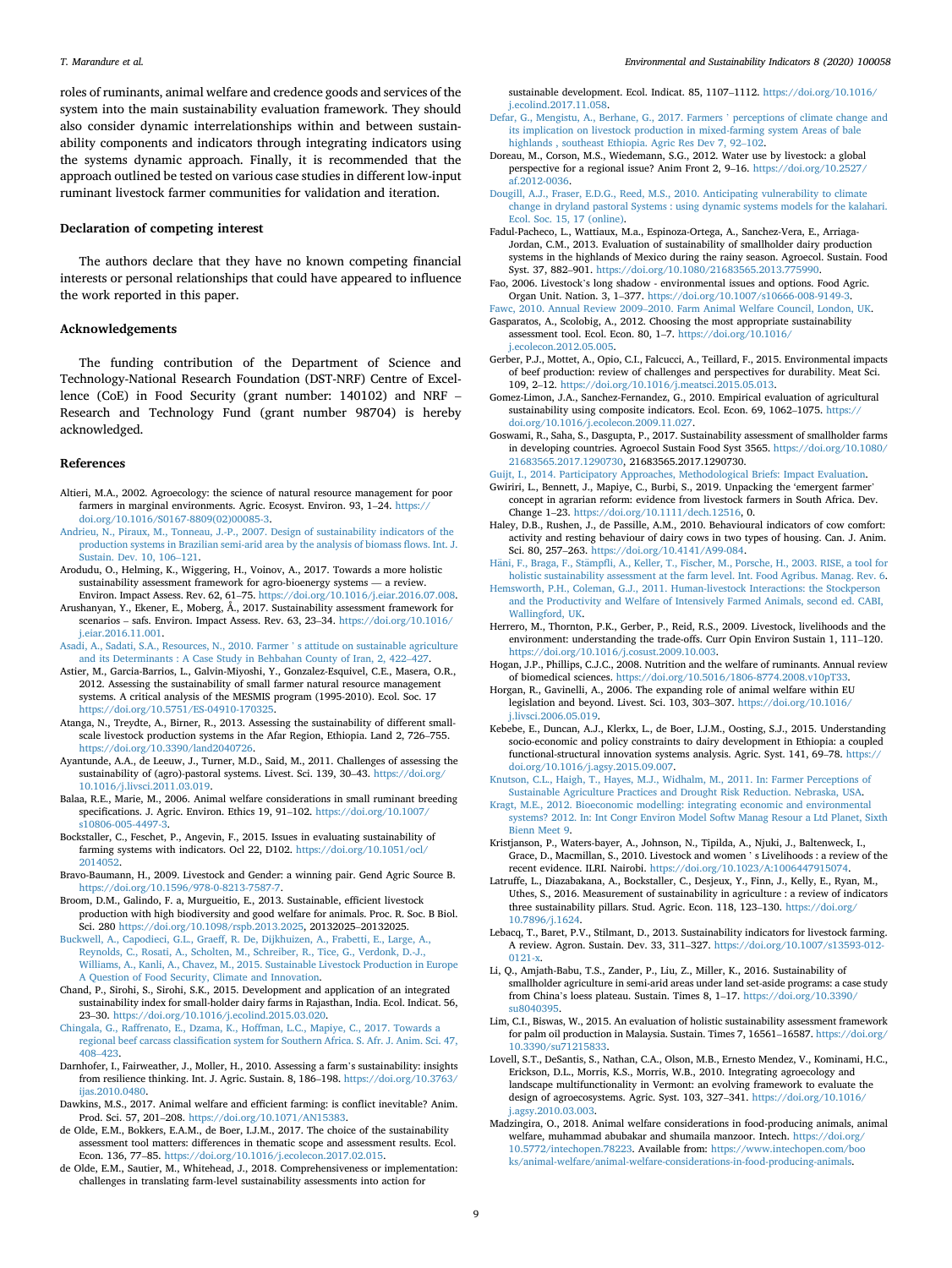- <span id="page-10-36"></span>Mapiye, C., Chikwanha, O.C., Chimonyo, M., Dzama, K., 2019. Strategies for sustainable use of indigenous cattle genetic resources in Southern Africa. Diversity 11, 214. <https://doi.org/10.3390/d11110214>.
- <span id="page-10-11"></span>Mapiye, O., Chikwanha, O.C., Makombe, G., Dzama, K., Mapiye, C., 2020. Livelihood, food and nutrition security in Southern Africa: what role do indigenous cattle genetic resources play? Diversity 12, 74. [https://doi.org/10.3390/d12020074.](https://doi.org/10.3390/d12020074)
- <span id="page-10-19"></span>Mapiye, C., Chimonyo, M., Marufu, M.C., Dzama, K., 2011. Utility of Acacia karroo for beef production in Southern African smallholder farming systems: a review. Anim. Feed Sci. Technol. 164, <sup>135</sup>–146. [https://doi.org/10.1016/](https://doi.org/10.1016/j.anifeedsci.2011.01.006) [j.anifeedsci.2011.01.006.](https://doi.org/10.1016/j.anifeedsci.2011.01.006)
- <span id="page-10-6"></span>Mapiye, O., Makombe, G., Mapiye, C., Dzama, K., 2018. Limitations and prospects of improving beef cattle production in the emerging sector: a case of Limpopo Province, South Africa. Trop. Anim. Health Prod. 50, <sup>1711</sup>–1725. [https://doi.org/10.1007/](https://doi.org/10.1007/s11250-018-1632-5) [s11250-018-1632-5.](https://doi.org/10.1007/s11250-018-1632-5)
- <span id="page-10-29"></span>Marandure, T., Bennett, J., Dzama, K., Gwiriri, L.C., Bangani, N., 2019. Envisioning more effective delivery of custom feeding programs using participatory approaches lessons from Eastern Cape Province , South Africa. Outlook Agric. 48, <sup>157</sup>–166. <https://doi.org/10.1177/0030727019843135>.
- <span id="page-10-5"></span>Marandure, T., Mapiye, C., Makombe, G., Dzama, K., 2017. Indicator-based sustainability assessment of the smallholder beef cattle production system in South Africa. Agroecol Sustain Food Syst 41, <sup>3</sup>–29. <https://doi.org/10.1080/21683565.2016.1231152>.
- <span id="page-10-23"></span>Marchand, F., Debruyne, L., Triste, L., Gerrard, C., Padel, S., Lauwers, L., 2014. Key characteristics for tool choice in indicator-based sustainability assessment at farm level. Ecol. Soc. 19 <https://doi.org/10.5751/ES-06876-190346>.
- <span id="page-10-52"></span>Martin, G., Magne, M.A., 2015. Agricultural diversity to increase adaptive capacity and reduce vulnerability of livestock systems against weather variability - a farm-scale simulation study. Agric. Ecosyst. Environ. 199, 301-311. [https://doi.org/10.1016/](https://doi.org/10.1016/j.agee.2014.10.006) [j.agee.2014.10.006](https://doi.org/10.1016/j.agee.2014.10.006).
- <span id="page-10-21"></span>Mascarenhas, A., Nunes, L.M., Ramos, T.B., 2015. Selection of sustainability indicators for planning: combining stakeholders' participation and data reduction techniques. J. Clean. Prod. 92, <sup>295</sup>–307. <https://doi.org/10.1016/j.jclepro.2015.01.005>.
- <span id="page-10-32"></span>Mattiello, S., Battini, M., De Rosa, G., Napolitano, F., Dwyer, C., 2019. How can we assess positive welfare in ruminants? Animals 9 (10), 758. [https://doi.org/10.3390/](https://doi.org/10.3390/ani9100758) [ani9100758](https://doi.org/10.3390/ani9100758).
- <span id="page-10-45"></span>Mazzocchi, C., Orsi, L., Ferrazzi, G., Corsi, S., 2019. The dimensions of agricultural diversification: <sup>a</sup> spatial analysis of Italian municipalities. Rural Sociol <sup>0</sup> <sup>1</sup>–30. [https://doi.org/10.1111/ruso.12291.](https://doi.org/10.1111/ruso.12291)
- <span id="page-10-12"></span>McDermott, J.J., Staal, S.J., Freeman, H.A., Herrero, M., Van de Steeg, J.A., 2010. Sustaining intensification of smallholder livestock systems in the tropics. Livest. Sci. 130, <sup>95</sup>–109. <https://doi.org/10.1016/j.livsci.2010.02.014>.
- <span id="page-10-31"></span>Meijer, S.S., Catacutan, D., Ajayi, O.C., Sileshi, G.W., 2015. The role of knowledge , attitudes and perceptions in the uptake of agricultural and agroforestry innovations among smallholder farmers in sub- Saharan Africa. Int. J. Agric. Sustain. 13, <sup>40</sup>–54. [https://doi.org/10.1080/14735903.2014.912493.](https://doi.org/10.1080/14735903.2014.912493)
- <span id="page-10-38"></span>Menta, C., Leoni, A., Gardi, C., Conti, F.D., 2011. Are [grasslands](http://refhub.elsevier.com/S2665-9727(20)30040-4/sref64) important habitats for soil [microarthropod](http://refhub.elsevier.com/S2665-9727(20)30040-4/sref64) conservation? Biodivers. Conserv. <sup>20</sup> (5), <sup>1073</sup>–[1087](http://refhub.elsevier.com/S2665-9727(20)30040-4/sref64).
- <span id="page-10-0"></span>Moraine, Marc, Duru, M., Therond, O., 2017. A social-ecological framework for analyzing and designing integrated crop–livestock systems from farm to territory levels. Renew. Agric. Food Syst. 32, <sup>43</sup>–56. [https://doi.org/10.1017/S1742170515000526.](https://doi.org/10.1017/S1742170515000526)
- <span id="page-10-15"></span>Moraine, M., Grimaldi, J., Murgue, C., Duru, M., Therond, O., 2016. Co-design and assessment of cropping systems for developing crop-livestock integration at the territory level. Agric. Syst. 147, <sup>87</sup>–97. [https://doi.org/10.1016/j.agsy.2016.06.002.](https://doi.org/10.1016/j.agsy.2016.06.002)
- <span id="page-10-28"></span>Moraine, M., Melac, P., Ryschawy, J., Duru, M., Therond, O., 2017. A participatory method for the design and integrated assessment of crop-livestock systems in farmers' groups. Ecol. Indicat. 72, <sup>340</sup>–351. [https://doi.org/10.1016/j.ecolind.2016.08.012.](https://doi.org/10.1016/j.ecolind.2016.08.012)
- <span id="page-10-30"></span>Mubita, A., Libati, M., Mulonda, M., 2017. The importance and limitations of participation in development projects and programmes. Eur. Sci. J. 13, <sup>238</sup>–251. [https://doi.org/10.19044/esj.2017.v13n5p238.](https://doi.org/10.19044/esj.2017.v13n5p238)
- <span id="page-10-13"></span>Mwacharo, J.M., Ojango, J.M.K., [Baltenweck,](http://refhub.elsevier.com/S2665-9727(20)30040-4/sref70) I., Wright, I., Staal, S., Rege, J.E.O., Okeyo, A.M., 2009. Livestock Productivity Constraints and [Opportunities](http://refhub.elsevier.com/S2665-9727(20)30040-4/sref70) for Investment in Science and [Technology,](http://refhub.elsevier.com/S2665-9727(20)30040-4/sref70) BMGF-ILRI Project on Livestock Knowledge **Generation**
- <span id="page-10-34"></span>[Niamir-Fuller,](http://refhub.elsevier.com/S2665-9727(20)30040-4/sref72) M., 2016. Towards sustainability in the extensive and intensive livestock [sectors.](http://refhub.elsevier.com/S2665-9727(20)30040-4/sref72) Rev. Sci. Tech. Off. Int. Epiz. <sup>35</sup> (2), <sup>371</sup>–[387.](http://refhub.elsevier.com/S2665-9727(20)30040-4/sref72)
- <span id="page-10-50"></span>[Nicholson,](http://refhub.elsevier.com/S2665-9727(20)30040-4/sref73) C., 2007. Review of Methods for Modelling Systems Evolution (No. 3).
- <span id="page-10-8"></span>Notenbaert, A., Pfeifer, C., Silvestri, S., Herrero, M., 2017. Targeting, out-scaling and prioritising climate-smart interventions in agricultural systems: lessons from applying a generic framework to the livestock sector in sub-Saharan Africa. Agric. Syst. 151, <sup>153</sup>–162. [https://doi.org/10.1016/j.agsy.2016.05.017.](https://doi.org/10.1016/j.agsy.2016.05.017)
- <span id="page-10-10"></span>Nyamushamba, G., Mapiye, C., Tada, O., Halimani, T., Muchenje, V., 2017. Conservation of indigenous cattle genetic resources in southern africa'<sup>s</sup> smallholder areas: turning threats into opportunities. Asian Austral J Anim 1-19. https://doi.org/10.5713 [ajas.16.0024](https://doi.org/10.5713/ajas.16.0024), 00.
- <span id="page-10-3"></span>Olde, E.M. De, Oudshoorn, F.W., Sørensen, C.A.G., Bokkers, E.A.M., Boer, I.J.M. De, 2016. Assessing sustainability at farm-level : lessons learned from a comparison of tools in practice. Ecol. Indicat. 66, <sup>391</sup>–404. [https://doi.org/10.1016/j.ecolind.2016.01.047.](https://doi.org/10.1016/j.ecolind.2016.01.047)
- <span id="page-10-37"></span>Orgiazzi, A., Dunbar, M.B., Panagos, P., de Groot, G., [Lemanceau,](http://refhub.elsevier.com/S2665-9727(20)30040-4/sref77) P., 2015. Soil biodiversity and DNA barcodes: [opportunities](http://refhub.elsevier.com/S2665-9727(20)30040-4/sref77) and challenges. Soil Biol. Biochem. 80, [244](http://refhub.elsevier.com/S2665-9727(20)30040-4/sref77)–[250](http://refhub.elsevier.com/S2665-9727(20)30040-4/sref77).
- <span id="page-10-53"></span>Ostrom, E., 2012. A general framework for analyzing sustainability of social-ecological systems. Science <sup>336</sup> (80), <sup>419</sup>–422. [https://doi.org/10.1126/science.1226338.](https://doi.org/10.1126/science.1226338)
- <span id="page-10-22"></span> [Parent,](http://refhub.elsevier.com/S2665-9727(20)30040-4/sref79) D., Belanger, V., [Vanasse,](http://refhub.elsevier.com/S2665-9727(20)30040-4/sref79) A., Allard, G., Pellerin, D., 2010. Method for the evaluation of farm [sustainability](http://refhub.elsevier.com/S2665-9727(20)30040-4/sref79) in Quebec , Canada : the social aspect. In: 9th Eur
- IFSA [Symp](http://refhub.elsevier.com/S2665-9727(20)30040-4/sref79) <sup>922</sup>–[930](http://refhub.elsevier.com/S2665-9727(20)30040-4/sref79).
- <span id="page-10-14"></span>Perez, C., Jones, E.M., Kristjanson, P., Cramer, L., Thornton, P.K., Förch, W., Barahona, C., 2015. How resilient are farming households and communities to a changing climate

in Africa? <sup>A</sup> gender-based perspective. Global Environ. Change 34, <sup>95</sup>–107. [https://](https://doi.org/10.1016/j.gloenvcha.2015.06.003) [doi.org/10.1016/j.gloenvcha.2015.06.003](https://doi.org/10.1016/j.gloenvcha.2015.06.003).

- <span id="page-10-41"></span>Pressentin, K.B. Von, Waggie, F., Conradie, H., 2016. Towards tailored teaching : using participatory action research to enhance the learning experience of Longitudinal Integrated Clerkship students in a South African rural district hospital. BMC Med. Educ. <sup>1</sup>–10. [https://doi.org/10.1186/s12909-016-0607-3.](https://doi.org/10.1186/s12909-016-0607-3)
- <span id="page-10-18"></span>Pretty, J., 2008. Agricultural sustainability: concepts, principles and evidence. Philos. Trans. R. Soc. Lond. <sup>B</sup> Biol. Sci. 363, <sup>447</sup>–465. [https://doi.org/10.1098/](https://doi.org/10.1098/rstb.2007.2163) [rstb.2007.2163](https://doi.org/10.1098/rstb.2007.2163).
- <span id="page-10-27"></span>Ran, Y., Lannerstad, M., Barron, J., Fraval, S., Paul, B., Notenbaert, A., Mugatha, S., Herrero, M., 2015. A Review of Environmental Impact Assessment Frameworks for Livestock Production Systems. <https://doi.org/10.13140/RG.2.1.3510.2240>. Stockholm.
- <span id="page-10-1"></span>Röös, E., Patel, M., Spångberg, J., Carlsson, G., Rydhmer, L., 2016. Limiting livestock production to pasture and by-products in a search for sustainable diets. Food Pol. 58, <sup>1</sup>–13. <https://doi.org/10.1016/j.foodpol.2015.10.008>.
- <span id="page-10-35"></span>Rutter, S.M., 2014. Smart [technologies](http://refhub.elsevier.com/S2665-9727(20)30040-4/sref85) for detecting animal welfare status and delivering health remedies for [rangeland](http://refhub.elsevier.com/S2665-9727(20)30040-4/sref85) systems. Rev. sci. tech. Off. int. Epiz. <sup>33</sup> (1), <sup>181</sup>–[187.](http://refhub.elsevier.com/S2665-9727(20)30040-4/sref85)
- <span id="page-10-26"></span>Ruth, S., Brynhildur, D., Gudni, A., 2015. Development of a sustainability assessment framework for geothermal energy projects. Energy Sustain Dev 27, <sup>28</sup>–45. [https://](https://doi.org/10.1016/j.esd.2015.02.004) [doi.org/10.1016/j.esd.2015.02.004](https://doi.org/10.1016/j.esd.2015.02.004).
- <span id="page-10-24"></span>Sala, S., Ciuffo, B., Nijkamp, P., 2015. A systemic framework for sustainability assessment. Ecol. Econ. 119, <sup>314</sup>–325. [https://doi.org/10.1016/](https://doi.org/10.1016/j.ecolecon.2015.09.015) [j.ecolecon.2015.09.015](https://doi.org/10.1016/j.ecolecon.2015.09.015).
- <span id="page-10-25"></span> Weisshaidinger, R., Petrasek, R., Meszaros, D., Padel, S., Gerrard, C., Smith, L., Schader, C., Baumgart, L., Landert, J., Muller, A., Ssebunya, B., Blockeel, J., Lindenthal, T., Niggli, U., Stolze, M., 2016. Using the Sustainability Monitoring and Assessment Routine (SMART) for the Systematic Analysis of Trade-Offs and Synergies between Sustainability Dimensions and Themes at Farm Level. [https://doi.org/](https://doi.org/10.3390/su8030274) [10.3390/su8030274](https://doi.org/10.3390/su8030274).
- <span id="page-10-44"></span>Schader, C., Grenz, J., Meier, M.S., Stolze, M., 2014. Scope and precision of sustainability assessment approaches to food systems. Ecol. Soc. 19 [https://doi.org/10.5751/ES-](https://doi.org/10.5751/ES-06866-190342)[06866-190342.](https://doi.org/10.5751/ES-06866-190342)
- <span id="page-10-17"></span>Scholtz, M.M., van Ryssen, J.B.J., Meissner, H.H., L, M.C., 2013. A South African perspective on livestock production in relation to greenhouse gases and water usage. S. Afr. J. Anim. Sci. 43 <https://doi.org/10.4314/sajas.v43i3.2>.
- <span id="page-10-4"></span>Singh, R.K., Murty, H.R., Gupta, S.K., Dikshit, A.K., 2012. An overview of sustainability assessment methodologies. Ecol. Indicat. 15, <sup>281</sup>–299. [https://doi.org/10.1016/](https://doi.org/10.1016/j.ecolind.2011.01.007) [j.ecolind.2011.01.007](https://doi.org/10.1016/j.ecolind.2011.01.007).
- <span id="page-10-43"></span>Sterman, J.D., 2000. Business Dynamics: [SystemsThinking](http://refhub.elsevier.com/S2665-9727(20)30040-4/sref93) and Modelling for a Complex World. [McGraw-Hill/Irwin,](http://refhub.elsevier.com/S2665-9727(20)30040-4/sref93) NewYork.
- <span id="page-10-42"></span>Sydorovych, O., Wossink, A., 2008. The meaning of agricultural sustainability: evidence from <sup>a</sup> conjoint choice survey. Agric. Syst. 98, <sup>10</sup>–20. [https://doi.org/10.1016/](https://doi.org/10.1016/j.agsy.2008.03.001) [j.agsy.2008.03.001.](https://doi.org/10.1016/j.agsy.2008.03.001)
- <span id="page-10-51"></span>Syers, J.K., Hamblin, A., Pushparajah, E., 1995. Indicators and thresholds for the evaluation of sustainable land management. Can. J. Soil Sci. 75, <sup>423</sup>–428. [https://](https://doi.org/10.4141/cjss95-062) [doi.org/10.4141/cjss95-062.](https://doi.org/10.4141/cjss95-062)
- <span id="page-10-9"></span>Tembo, G., Tembo, A., Goma, F., Kapekele, E., Sambo, J., 2014. [Livelihood](http://refhub.elsevier.com/S2665-9727(20)30040-4/sref96) activities and the role of livestock in smallholder farming [communities](http://refhub.elsevier.com/S2665-9727(20)30040-4/sref96) of southern Zambia. Open J. [Soc.](http://refhub.elsevier.com/S2665-9727(20)30040-4/sref96) Sci. 2, <sup>299</sup>–[307](http://refhub.elsevier.com/S2665-9727(20)30040-4/sref96).
- <span id="page-10-39"></span>Ten-Napel, J., van der Veen, A.A., Oosting, S.J., Koerkamp, P.W.G.G., 2011. A conceptual approach to design livestock production systems for robustness to enhance sustainability. Livest. Sci. 139, <sup>150</sup>–160. [https://doi.org/10.1016/](https://doi.org/10.1016/j.livsci.2011.03.007) [j.livsci.2011.03.007](https://doi.org/10.1016/j.livsci.2011.03.007).
- <span id="page-10-49"></span>Tendeshi, L., [Nicholson,](http://refhub.elsevier.com/S2665-9727(20)30040-4/sref98) C.F., Rich, E., 2011. Using System Dynamics modelling approach to develop [management](http://refhub.elsevier.com/S2665-9727(20)30040-4/sref98) tools for animal production with emphasis on small [ruminants.](http://refhub.elsevier.com/S2665-9727(20)30040-4/sref98) Small Rumin. Res. 98.
- <span id="page-10-20"></span>Tribot, A., Deter, J., Mouquet, N., 2018. Integrating the aesthetic value of landscapes and biological diversity. In: Proceedings of the Royal Society of Biological Science. <https://doi.org/10.1098/rspb.2018.0971>.
- <span id="page-10-16"></span>Umberger, W.J., Boxall, P.C., Lacy, R.C., 2009. Role of credence and health information in determining US consumers ' willingness-to-pay for grass-finished beef. Aust. J. Agric. Resour. Econ. 53, <sup>603</sup>–623. <https://doi.org/10.1111/j.1467-8489.2009.00466.x>.
- <span id="page-10-47"></span>Vagias, W., 2006. Likert-type scale response anchors. Clemson Int Inst Tour <sup>3</sup>–4. [https://](https://doi.org/10.1525/auk.2008.125.1.225) [doi.org/10.1525/auk.2008.125.1.225.](https://doi.org/10.1525/auk.2008.125.1.225)
- <span id="page-10-46"></span>Van Asselt, E.D., Van Bussel, L.G.J., Van Der Voet, H., Van Der Heijden, G.W.A.M., Tromp, S.O., Rijgersberg, H., Van Evert, F., Van Wagenberg, C.P.A., Van Der Fels-Klerx, H.J., 2014. A protocol for evaluating the sustainability of agri-food production systems - a case study on potato production in peri-urban agriculture in The Netherlands. Ecol. Indicat. 43, <sup>315</sup>–321. [https://doi.org/10.1016/](https://doi.org/10.1016/j.ecolind.2014.02.027) [j.ecolind.2014.02.027.](https://doi.org/10.1016/j.ecolind.2014.02.027)
- <span id="page-10-2"></span> Waas, T., Huge, J., Block, T., Wright, T., Benitez-Capistros, F., Verbruggen, A., 2014. Sustainability assessment and indicators: tools in a decision-making strategy for sustainable development. Sustain. Times 6, <sup>5512</sup>–5534. [https://doi.org/10.3390/](https://doi.org/10.3390/su6095512) [su6095512.](https://doi.org/10.3390/su6095512)

<span id="page-10-7"></span>[Wagner,](http://refhub.elsevier.com/S2665-9727(20)30040-4/sref105) T.L., 2013. Sustain. Assess. Track. 21, <sup>1</sup>–[154](http://refhub.elsevier.com/S2665-9727(20)30040-4/sref105).

- <span id="page-10-48"></span>Walters, J.P., Archer, D.W., Sassenrath, G.F., Hendrickson, J.R., Hanson, J.D., Halloran, J.M., Vadas, P., Alarcon, V.J., 2016. Exploring agricultural production systems and their fundamental components with system dynamics modelling. Ecol. Model. 333, <sup>51</sup>–65. <https://doi.org/10.1016/j.ecolmodel.2016.04.015>.
- <span id="page-10-33"></span>Waterhouse, A., 1996. Animal welfare and [sustainability](http://refhub.elsevier.com/S2665-9727(20)30040-4/sref107) of production under extensive [conditions-A](http://refhub.elsevier.com/S2665-9727(20)30040-4/sref107) European perspective. Appl. Anim. Behav. Sci. 49, <sup>29</sup>–40, [1996](http://refhub.elsevier.com/S2665-9727(20)30040-4/sref107).
- <span id="page-10-40"></span>Weiler, V., Udo, H.M.J., Viets, T., Crane, T.A., De Boer, I.J.M., 2014. Handling multifunctionality of livestock in a life cycle assessment: the case of smallholder dairying in Kenya. Curr. Opin. Environ. Sustain. 8, <sup>29</sup>–38. [https://doi.org/10.1016/](https://doi.org/10.1016/j.cosust.2014.07.009) [j.cosust.2014.07.009.](https://doi.org/10.1016/j.cosust.2014.07.009)